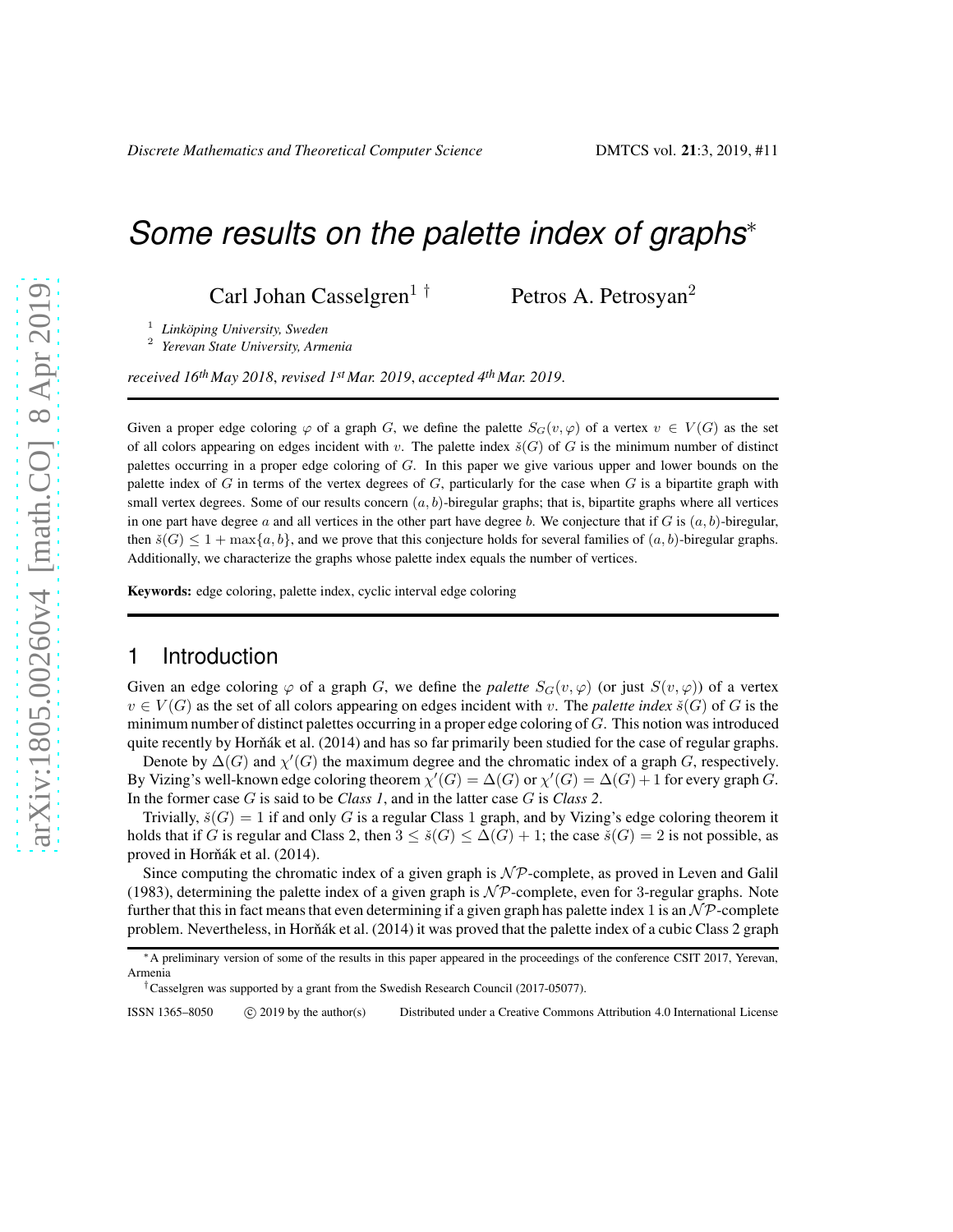is 3 or 4 according to whether the graph has a perfect matching or not. Bonvicini and Mazzuoccolo (2016) investigated 4-regular graphs; they proved that  $\check{s}(G) \in \{3,4,5\}$  if G is 4-regular and Class 2, and that all these values are in fact attained.

Vizing's edge coloring theorem yields an upper bound on the palette index of a general graph  $G$  with maximum degree  $\Delta$  and no isolated vertices, namely that  $\check{s}(G) \leq 2^{\Delta+1} - 2$ . However, this is probably far from being tight. Indeed, Avesani et al. (2018) described an infinite family of multigraphs whose palette index grows asymptotically as  $\Delta^2$ ; it is an open question whether there are such examples without multiple edges. Furthermore, they suggested to prove that there is a polynomial  $p(\Delta)$  such that for any graph with maximum degree  $\Delta$ ,  $\check{s}(G) \leq p(\Delta)$ . In fact, they suggested that such a polynomial is quadratic in  $\Delta$ . We thus arrive at the following conjecture:

#### **Conjecture 1.1.** *There is a constant* C, such that for any graph G with maximum degree  $\Delta$ ,  $\check{s}(G) \leq C\Delta^2$ .

Very little is known about the palette index of non-regular graphs. Bonisoli et al. (2017) studied the palette index of trees, and quite recently Horňák and Hudák (2018) completely determined the palette index of complete bipartite graphs  $K_{a,b}$  with  $a \leq 5$ .

In this note we study the palette index of some families of non-regular graphs. Before outlining the results of this paper, let us briefly consider a connection to another kind of edge coloring.

An *interval t-coloring* of a graph  $G$  is a proper t-edge coloring such that for every vertex  $v$  of  $G$  the colors of the edges incident with  $v$  form an interval of consecutive integers; if we also add the condition that color 1 is considered as consecutive of color t, then we get a *cyclic interval* t*-coloring*. Note that any graph G with an interval coloring admits a cyclic interval  $\Delta(G)$ -coloring (by taking all colors modulo  $\Delta(G)$ ).

As noted in Avesani et al. (2018), if a graph G with maximum degree  $\Delta$  has an interval coloring, then  $\check{s}(G) \leq \Delta^2 - \Delta + 1$ . Moreover, this upper bound holds for graphs with a cyclic interval  $\Delta$ -coloring (as implicit in the proof in Avesani et al. (2018)). In fact, it holds that for any graph  $G$  with maximum degree  $\Delta$ , if G has a cyclic interval C $\Delta$ -coloring, where C is some absolute constant, then the palette index of G is bounded by a quadratic polynomial in  $\Delta$ . An example of a family of graphs with this property (which do not in general admit interval colorings) are complete multipartite graphs; such a graph  $G$  has a cyclic interval coloring with at most  $2\Delta(G)$  colors, as proved in Asratian et al. (2018b). Since there are at most  $\Delta$  different vertex degrees in a graph with maximum degree  $\Delta$ , it follows that Conjecture 1.1 is true for every complete multipartite graph.

#### **Proposition 1.2.** If G is a complete multipartite graph with maximum degree  $\Delta$ , then  $\check{s}(G) \leq 2\Delta^2$ .

We do not know of any cyclically interval colorable graph G that requires more than  $2\Delta(G)$  colors for a cyclic interval coloring; thus we suggest that Conjecture 1.1 particularly holds for any graph with a cyclic interval coloring. Note further that it is in fact an open problem to determine if there is a graph  $G$ that requires more than  $\Delta(G) + 1$  colors for a cyclic interval coloring (cf. Casselgren et al. (2018)).

In the following, we shall present some further upper bounds on the palette index based on connections with cyclic interval colorings; as it turns out, existence of cyclic interval colorings do in fact provide tight upper bounds on the palette index of some families of graphs. Furthermore, motivated by the connection with cyclic interval colorings, we consider the problem of determining the palette index of a natural generalization of regular bipartite graphs, namely so-called (a, b)*-biregular graphs*, i.e., bipartite graphs where all vertices in one part have degree  $a$  and all vertices in the other part have degree  $b$ . Note that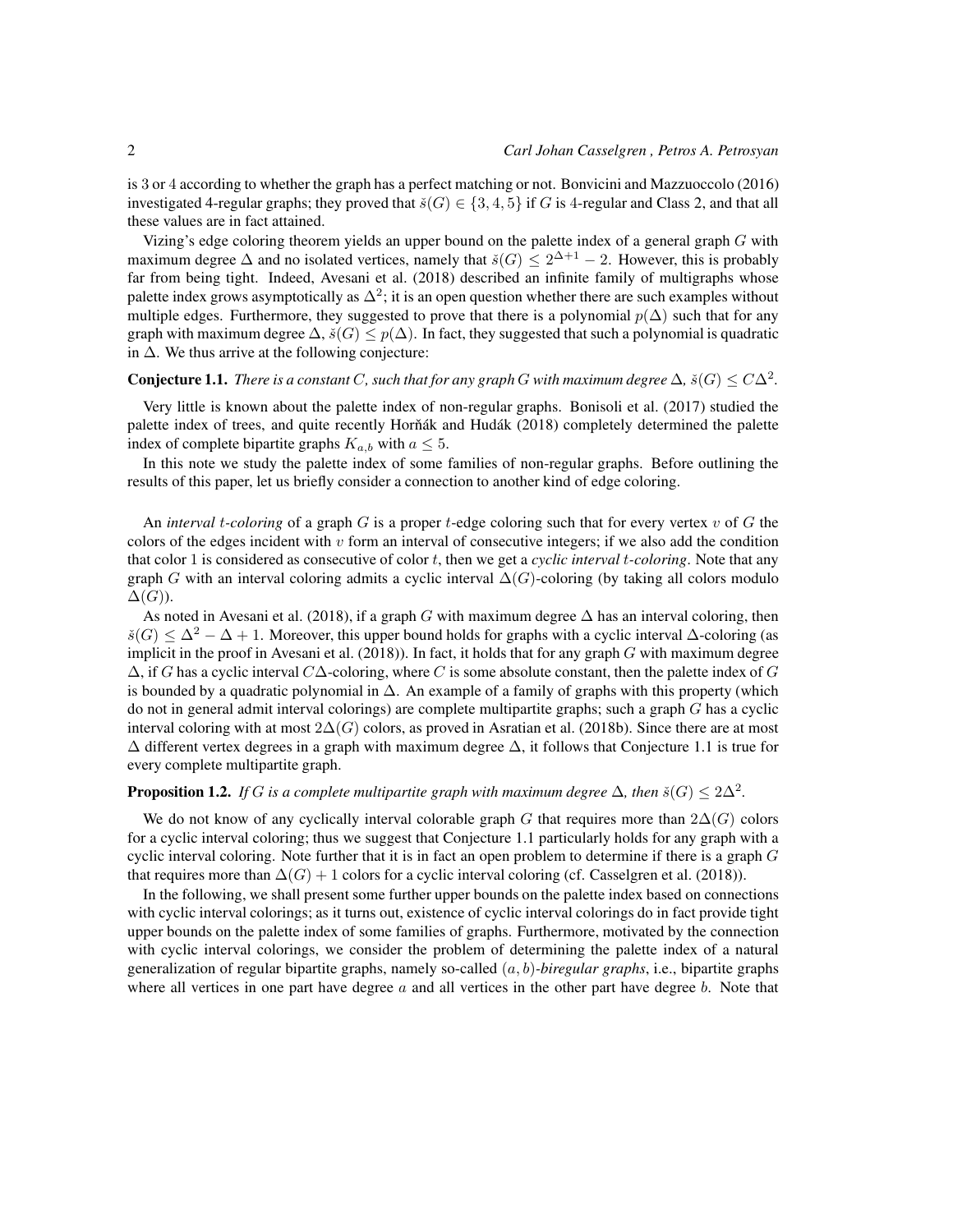regular bipartite graphs trivially have cyclic interval colorings; it has been conjectured in Casselgren and Toft (2015) that this also holds for  $(a, b)$ -biregular graphs.

#### Conjecture 1.3. *Every* (a, b)*-biregular graph admits a cyclic interval* max{a, b}*-coloring.*(i)

The general problem of determining the palette index of a given  $(a, b)$ -biregular graph is  $\mathcal{NP}$ -complete; this follows e.g. from the complexity result in Asratian and Casselgren (2007). We would like to suggest the following weakening of Conjecture 1.3, which is a strengthening of Conjecture 1.1 for biregular graphs.

**Conjecture 1.4.** *For any*  $(a, b)$ *-biregular graph*  $G$ *,*  $\check{s}(G) \leq 1 + \max\{a, b\}$ *.* 

Note that the upper bound in Conjecture 1.4 is in general tight, since  $\check{s}(G) = b + 1$  if G is  $(1, b)$ biregular. However, as we shall see, the upper bound in Conjecture 1.4 can be slightly improved for some values of a and b.

Let us now outline the main results of this paper. We shall present several results towards Conjectures 1.1 and 1.4. In the next section we prove a general upper bound on the palette index of bipartite graphs and deduce that Conjecture 1.1 holds for bipartite graphs where all vertex degrees are in the set  $\{1, 2, 3, 4, 2r 4, 2r-3, 2r-2, 2r-1, 2r$ , for some  $r \ge 1$ . Additionally, we demonstrate that Conjecture 1.1 is true for general graphs G satisfying that  $\Delta(G) - \delta(G) \leq 2$ , where  $\delta(G)$  denotes the minimum degree of G.

In Section 3 we consider bipartite graphs with small vertex degrees. In particular, we obtain sharp upper bounds on the palette indices of Eulerian bipartite graphs with maximum degree at most 6. We also determine the palette index of grids.

Section 4 concerns biregular graphs and Conjecture 1.4. We prove that this conjecture holds for all  $(2, r)$ -biregular and  $(2r - 2, 2r)$ -biregular graphs. Additionally, we establish that it holds for all  $(a, b)$ biregular graphs such that

- $(a, b) \in \{(3, 6), (3, 9)\};$
- $(a, b) \in \{(4, 6), (4, 8), (4, 12), (4, 16)\};$
- $(a, b) \in \{(5, 10), (6, 9), (6, 12)\};$
- $(a, b) \in \{(8, 12), (8, 16), (12, 16)\}.$

Finally, as mentioned above,  $\check{s}(G) = 1$  if and only if G is regular and Class 1; in Section 5 we characterize the graphs whose palette index is at the opposite end of the spectrum; that is, we give a complete characterization of the graphs whose palette index equals the number of vertices.

# 2 General upper bounds

As noted earlier, Vizing's edge coloring theorem yields an upper bound of the palette index of a general graph, and König's edge coloring theorem shows that this general upper bound can be slightly improved for bipartite graphs:  $\check{s}(G) \leq 2^{\Delta} - 1$  for any bipartite graph G with maximum degree  $\Delta$  and no isolated vertices. In the following we shall give an improvement of this general upper bound for bipartite graphs. Throughout, we assume that all graphs in this section do not contain any isolated vertices.

 $\overline{^{(i)}}$  See e.g. Asratian et al. (2018b), for further information on the status of this conjecture.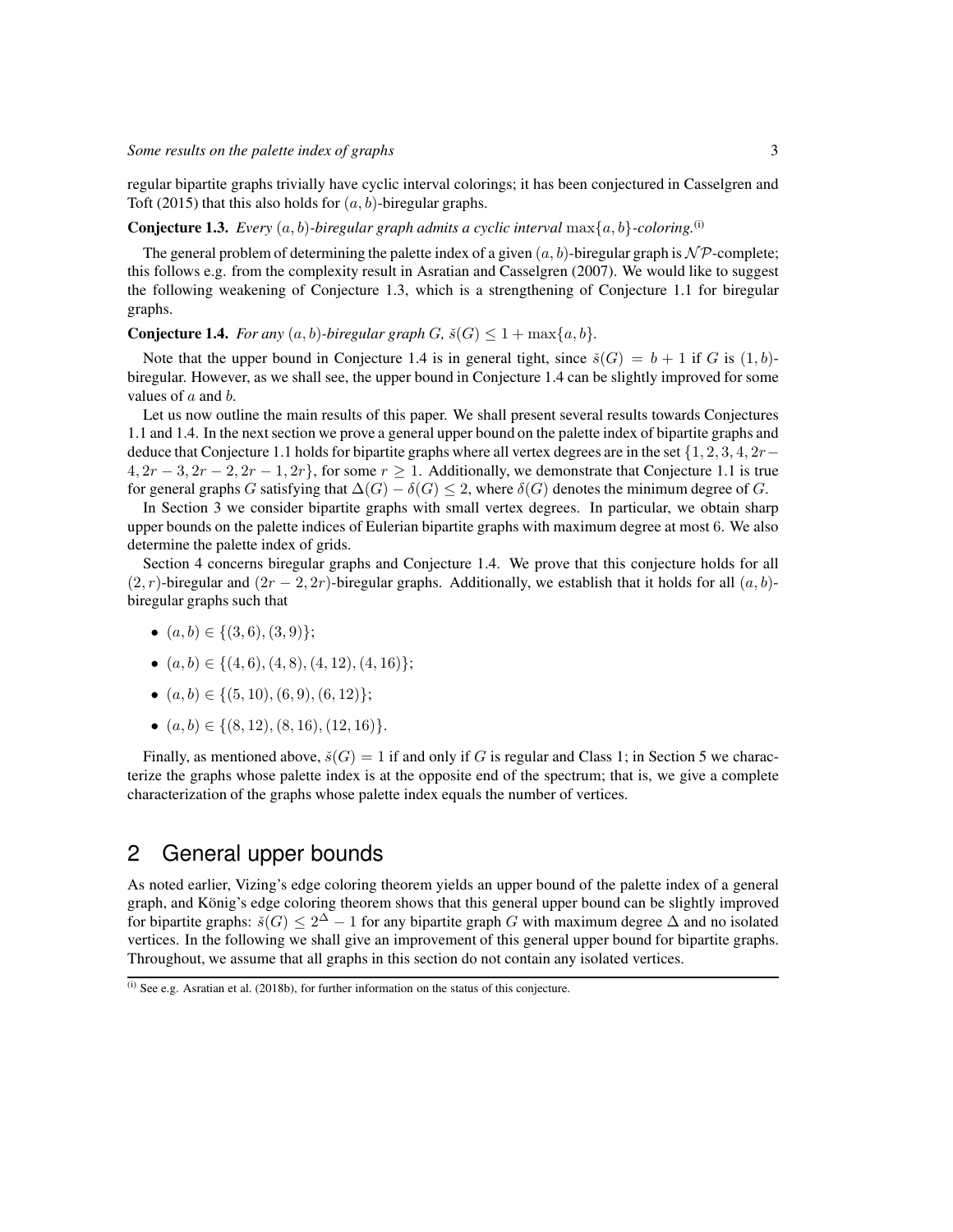We shall need a classic result from factor theory. A 2*-factor* of a multigraph G (where loops are allowed) is a 2-regular spanning subgraph of  $G$ .

Theorem 2.1. *(Petersen's Theorem). Let* G *be a* 2r*-regular multigraph (where loops are allowed). Then* G *has a decomposition into edge-disjoint* 2*-factors.*

For a graph G, denote by  $D(G)$  the set of all degrees in G, and by  $D^{odd}(G)$  ( $D^{even}(G)$ ) the set of all odd (even) degrees in G. A graph is *even (odd)* if all vertex degrees of the graph are even (odd).

Theorem 2.2. *If* G *is an even bipartite graph, then*

$$
\check{s}(G) \le \sum_{d \in D(G)} \left( \frac{\frac{\Delta(G)}{2}}{\frac{d}{2}} \right).
$$

**Proof:** For the proof, we construct a new multigraph  $G^*$  as follows: for each vertex  $u \in V(G)$  of degree 2k, we add  $\frac{\Delta(G)}{2} - k$  loops at  $u\left(1 \leq k < \frac{\Delta(G)}{2}\right)$ . Clearly,  $G^*$  is a  $\Delta(G)$ -regular multigraph. By Petersen's theorem,  $G^*$  can be represented as a union of edge-disjoint 2-factors  $F_1, \ldots, F_{\Delta(G)}$ . By removing all loops from 2-factors  $F_1, \ldots, F_{\frac{\Delta(G)}{2}}$  of  $G^*$ , we obtain that the resulting graph G is a union of edge-disjoint even subgraphs  $F'_1, \ldots, F'_{\frac{\Delta(G)}{2}}$ . Since G is bipartite, for each  $i\left(1 \leq i \leq \frac{\Delta(G)}{2}\right)$  $\left(\frac{G}{2}\right), F'_i$  is a collection of even cycles in G, and we can properly color the edges of  $F_i'$  alternately with colors  $2i - 1$ and 2*i*; the obtained coloring  $\alpha$  is a proper edge coloring of G with colors  $1, \ldots, \Delta(G)$ .

Now, if  $u \in V(G)$  and  $d_G(u) = 2k$ , then there are k even subgraphs  $F'_{i_1}, F'_{i_2}, \ldots, F'_{i_k}$  such that  $d_{F'_{i_1}}(u) = d_{F'_{i_2}}(u) = \cdots = d_{F'_{i_k}}(u) = 2$ , and thus  $S_G(u, \alpha) = \{2i_1 - 1, 2i_1, 2i_2 - 1, 2i_2, \ldots, 2i_k - 1\}$ 1,  $2i_k$ . This implies that for vertices  $u \in V(G)$  with  $d_G(u) = 2k$ , we have at most  $\left(\frac{\Delta(G)}{k}\right)$  distinct palettes in the coloring  $\alpha$ . П

In the next two sections, we shall see that Theorem 2.2 can in fact be used to deduce sharp upper bounds on the palette index of some classes of bipartite graphs.

From a given bipartite graph G we can construct an even supergraph  $G'$  by taking two vertex-disjoint copies  $G_1$  and  $G_2$  of G and for every odd-degree vertex of  $G_1$  joining it by an edge with its copy in  $G_2$ . By applying the preceding proposition to  $G'$  we immediately obtain the following.

Corollary 2.3. *If* G *is a bipartite graph, then*

$$
\check{s}(G) \leq \sum_{d \in D^{odd}(G)} \binom{\left\lceil \frac{\Delta(G)}{2} \right\rceil}{\frac{d+1}{2}} \times (d+1) + \sum_{d \in D^{even}(G)} \binom{\left\lceil \frac{\Delta(G)}{2} \right\rceil}{\frac{d}{2}}.
$$

**Proof:** Consider the graph G' defined above, and a proper edge coloring  $\alpha$  of G' defined as in the proof of Theorem 2.2. For each palette  $S_{G'}(v, \alpha)$  in G', where  $v \in D^{\text{odd}}(G)$ , there are at most  $(d_G(v) + 1)$ possible palettes in the restriction of  $\alpha$  to  $G$ .

Using Corollary 2.3, we deduce an improvement of the general upper bound  $2^{\Delta(G)} - 1$  on the palette index of any bipartite graph.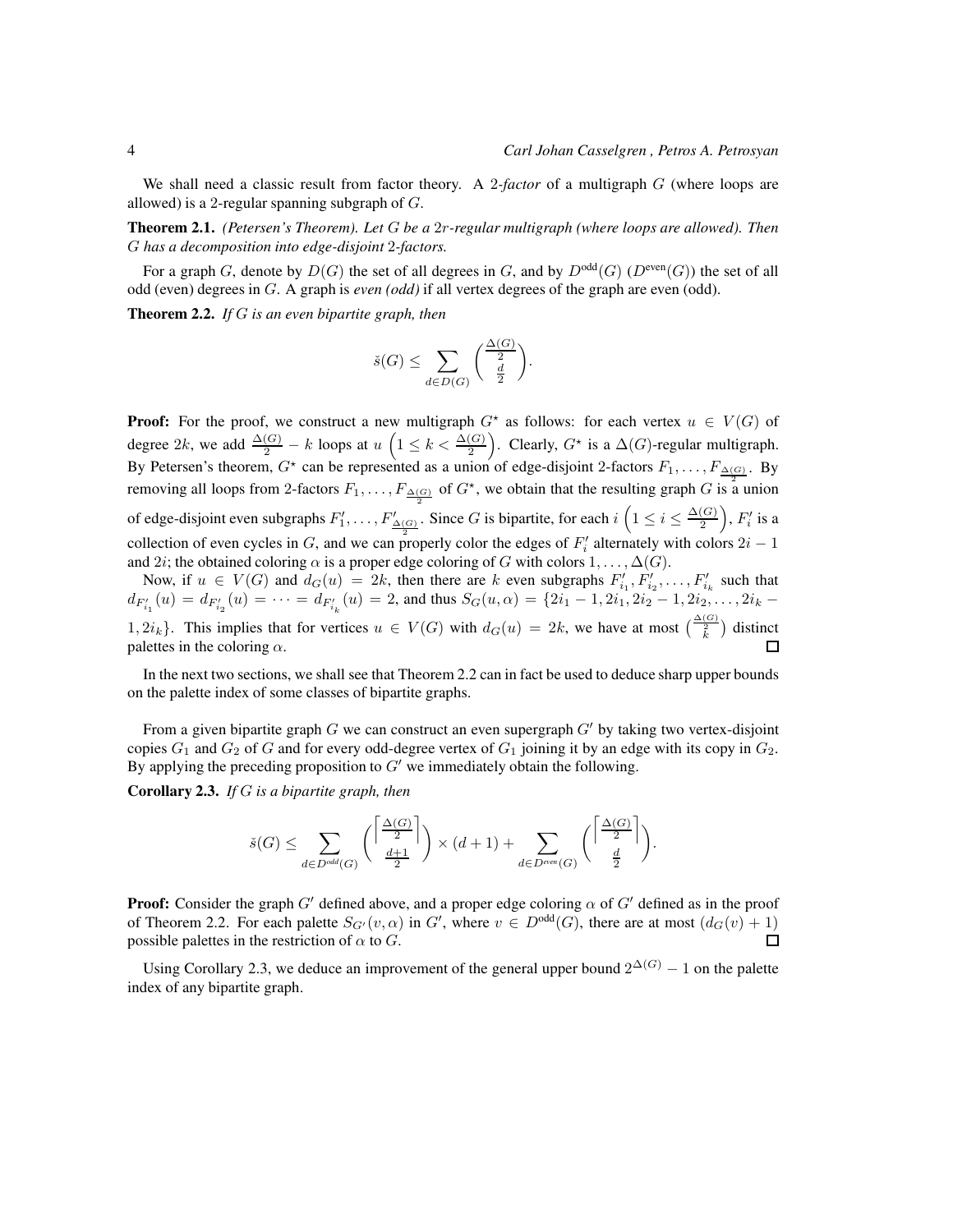**Corollary 2.4.** *For any bipartite graph G*,  $\check{s}(G) \leq (\Delta(G) + 2)2^{\lceil \Delta(G)/2 \rceil}$ *.* 

As noted above, the palette index of a regular Class 1 graph is 1. We note that Corollary 2.3 implies that Conjecture 1.1 holds for bipartite graphs that are "almost regular" in the sense that if  $G$  is a bipartite graph where all vertex degrees are in the set  $\{1, 2, 3, 4, 2r-4, 2r-3, 2r-2, 2r-1, 2r\}$ , for some  $r \geq 4$ , then G satisfies Conjecture 1.1. For general graphs, a slightly weaker proposition is true.

**Proposition 2.5.** *If a graph* G *satisfies that*  $\Delta(G) - \delta(G) \leq 2$ , then  $\check{s}(G) \leq \Delta^2(G) + \Delta(G) + 1$ .

The proof of this proposition is along the same lines as the proof of Theorem 5.9 in Asratian et al. (2018a); for the sake of completeness, we provide a brief sketch here.

**Proof (sketch):** If  $\Delta(G) - \delta(G) \leq 1$ , or G is Class 1, then the proposition clearly holds; indeed if G is Class 1, then  $\check{s}(G) \leq {\Delta(G) \choose 2} + \Delta(G) + 1 \leq \Delta^2(G) + \Delta(G) + 1$ .

So assume that  $\Delta(G) = \delta(G) + 2$ , and that G is Class 2. Set  $k = \Delta(G)$  and denote by  $V_i$  the set of vertices in  $G$  that have degree  $i$ .

Let M be a maximum matching of  $G[V_k]$ . Set  $H = G - M$ . Note that in H no two vertices of degree k in H are adjacent, so by a well-known result due to Fournier (1973), H is Class 1. Let  $M'$  be a minimum matching in H covering all vertices of degree k in H; such a matching exists since H is Class 1. Note that the graph  $J = H - M'$  has maximum degree at most  $k - 1$ . Let  $M''$  be a maximum matching in  $J_{k-1}$ , where  $J_{k-1}$  is the subgraph of J induced by the vertices of degree  $k-1$  in J. Let  $\hat{M} = M \cup \hat{M}' \cup M''$ . The rest of the proof is based on the following two claims, the proofs of which are omitted (for details, see Asratian et al. (2018a)).

**Claim 1.** *The subgraph of G induced by*  $\hat{M}$  *is* 2-edge-colorable.

**Claim 2.** *The graph*  $G - \hat{M}$  *is*  $(k - 1)$ *-edge-colorable.* 

Let  $\psi$  be a proper  $(k-1)$ -edge coloring of  $G-\hat{M}$  using colors  $1, \dots k-1$ , and let  $\varphi$  be a proper 2-edge coloring of the subgraph of G induced by M using colors k and  $k + 1$ . Denote by  $\alpha$  the edge coloring of G obtained by taking the two edge colorings  $\psi$  and  $\varphi$  together.

Since a vertex of degree  $k-2$  in G is incident with at most one edge from  $\hat{M}$ , there are  $2\binom{k-1}{k-3} + (k-1)$ possible palettes under  $\alpha$ ; a vertex of degree  $k - 1$  in G is incident with at most one edge from  $\hat{M}$  and thus there are most  $2(k - 1) + 1$  possible palettes under  $\alpha$ ; a vertex of degree k in G is incident with one or two edges from  $\hat{M}$  and thus there are at most  $2 + (k - 1)$  possible palettes.  $\Box$ 

Finally, let us remark that every graph where all vertex degrees are in the set  $\{1, 2, r - 2, r - 1, r\}$ , for some  $r \geq 5$ , also satisfies Conjecture 1.1.

## 3 Bipartite graphs with small vertex degrees

In this section we consider bipartite graphs with small vertex degrees. As above, throughout this section we assume that all graphs do not contain any isolated vertices. We begin this section by noting some immediate implications of Theorem 2.2.

**Corollary 3.1.** *If* G *is an Eulerian bipartite graph with*  $\Delta(G) = 4$ *, then*  $\check{s}(G) \leq 3$ *.*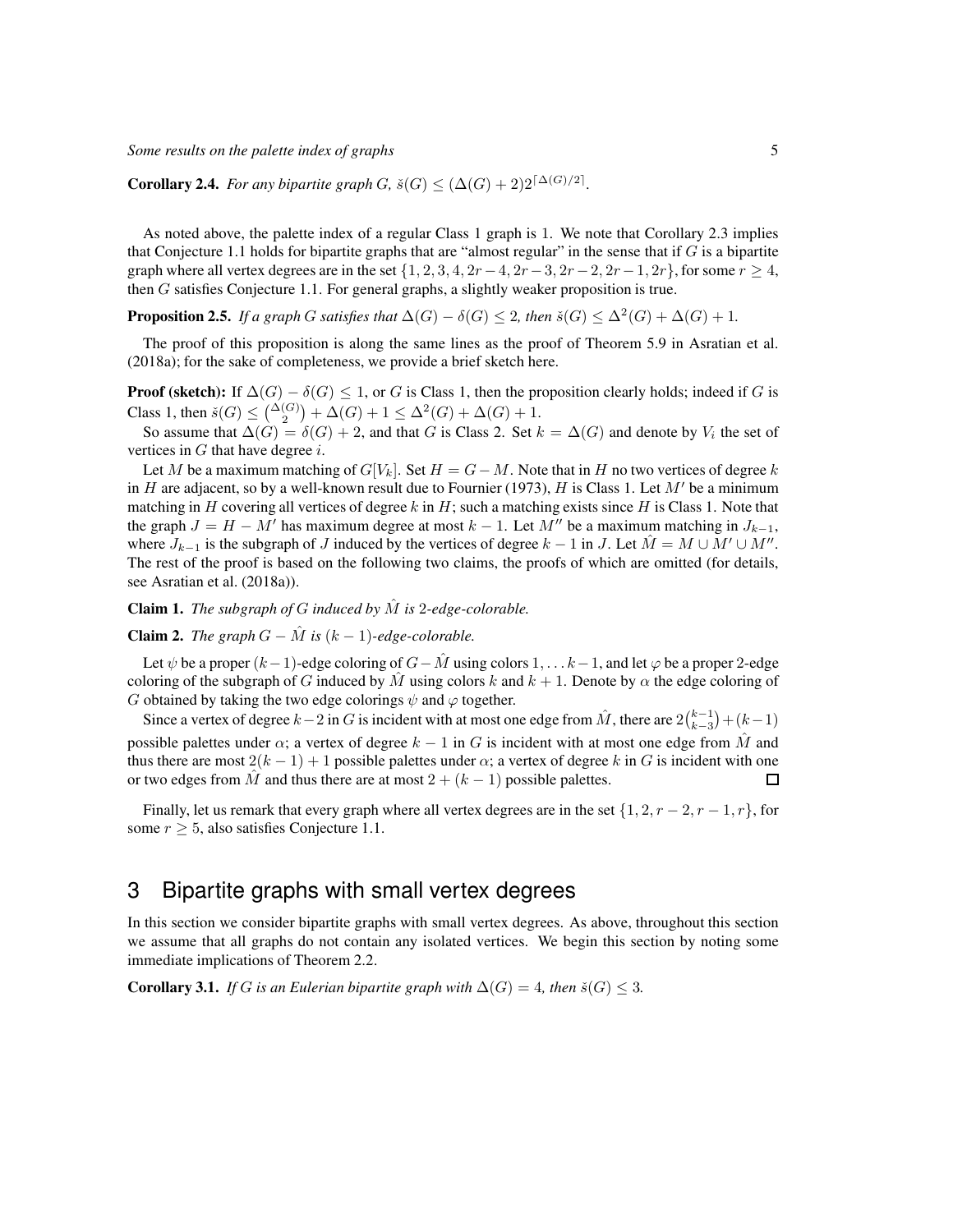If G is bipartite, Eulerian, has maximum degree 4, and there is a vertex of degree 4 in G which is adjacent to at least three vertices of degree two, then  $\check{s}(G) \geq 3$ ; for instance  $\check{s}(K_{2,4}) \geq 3$ , so the upper bound in Corollary 3.1 is sharp.

**Corollary 3.2.** *If* G is a bipartite graph with  $\Delta(G) = 4$ , then  $\check{s}(G) \leq 11$ . Moreover, if G has no pendant *vertices, then*  $\check{s}(G) \leq 7$ *.* 

**Proof:** Starting from two copies of  $G$ , we can create an Eulerian bipartite graph  $G'$  with maximum degree 4 containing G as a subgraph. Let  $\varphi$  be a proper 4-edge coloring of G' constructed as in the proof of Theorem 2.2, and let us consider the restriction of this edge coloring to  $G$ . Vertices of degree 4 all have the same palette, vertices of degree 2 in G have at most 2 distinct possible palettes; vertices of degree 3 in G have at most 4 distinct palettes, and similarly for vertices of degree 1.  $\Box$ 

We note that the preceding corollary is sharp, which follows by considering a disjoint union of  $K_{1,4}$ ,  $K_{2,4}$ , and  $K_{3,4}$ : the palette indices of these graphs are 5, 3 and 5, respectively, as observed in Horňák and Hudák (2018); in fact, in any proper edge coloring of this graph the vertices of degree 1 have four distinct palettes, vertices of degree 2 have at least two distinct palettes, vertices of degree three have four different palettes, and vertices of degree four have at least one palette. Hence, the palette index of the disjoint union of these complete bipartite graphs is at least 11.

From Corollary 3.2 we deduce an upper bound on the palette index of bipartite graphs with maximum degree 5.

**Corollary 3.3.** *If* G is a bipartite graph with  $\Delta(G) = 5$ , then  $\check{s}(G) \leq 23$ . Moreover, if G has a perfect *matching, then*  $\check{s}(G) < 12$ *.* 

**Proof:** Let  $M$  be minimal matching in  $G$  covering all vertices of degree 5; such a matching exists e.g. by König's edge coloring theorem. By Corollary 3.2,  $G - M$  has a proper edge coloring with 4 colors and at most 11 distinct palettes; by assigning a new color 5 to all edges of  $M$ , we obtain a proper edge coloring of G with at most 23 distinct palettes, because for any palette in  $G - M$ , we obtain at most 2 different palettes in  $G$ , and additionally, the palette  $\{5\}$ .

The second part follows by applying Corollary 3.2 to the graph  $G-M'$ , where  $M'$  is a perfect matching in  $G$ . 口

For Eulerian bipartite graphs with maximum degree six we have the following immediate consequence of Theorem 2.2.

**Corollary 3.4.** *If* G *is an Eulerian bipartite graph with*  $\Delta(G) = 6$ *, then*  $\check{s}(G) \leq 7$ *.* 

Consider a graph that is the disjoint union of  $K_{2,6}$  and  $K_{4,6}$ . Horňák and Hudák (2018) proved that  $\check{s}(K_{2,6}) = 4$ , and  $\check{s}(K_{4,6}) = 4$ , which, as above, implies that the upper bound in the preceding corollary is sharp.

Note further that the preceding corollary shows that Conjecture 1.4 holds for (4, 6)-biregular graphs.

For Eulerian bipartite graphs G with maximum degree 8, Theorem 2.2 implies that  $\check{s}(G) \leq 15$ . Using a result from Asratian et al. (2018b) we deduce that in fact a better upper bound holds:

**Proposition 3.5.** If G is an Eulerian bipartite graph with maximum degree 8, then  $\breve{s}(G) \leq 13$ .

The proof is omitted since it immediately follows from the proof of Theorem 3 in Asratian et al. (2018b).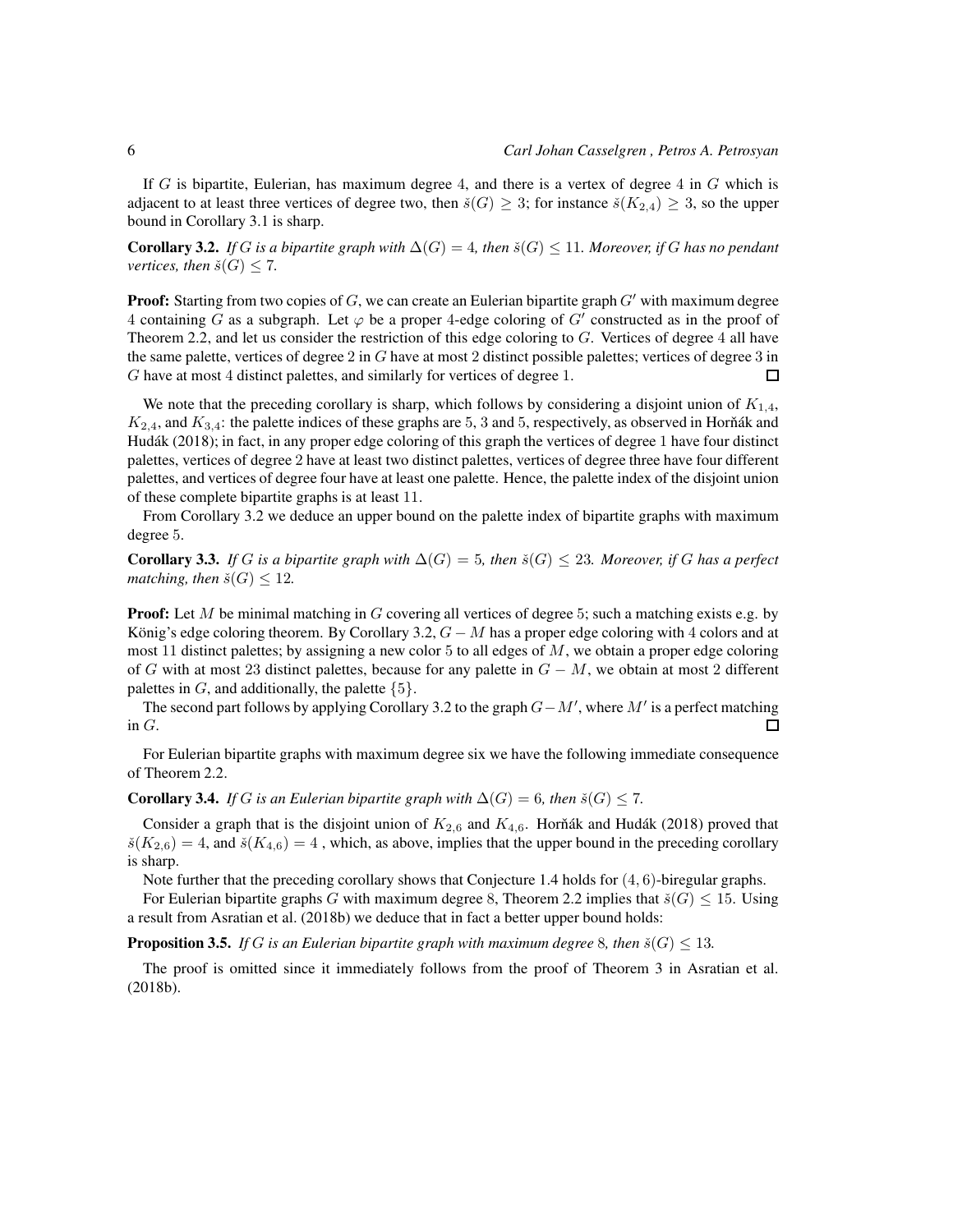Our final result in this section concerns a particular family of bipartite graphs. The grids  $G(m, n)$  are Cartesian products of paths on  $m$  and  $n$  vertices, respectively. Here, we determine the exact value of the palette index of  $G(m, n)$ .

**Theorem 3.6.** *For any*  $m, n \geq 2$ *,* 

$$
\check{s}(G(m, n)) = \begin{cases}\n1, & \text{if } m = n = 2, \\
2, & \text{if } \min\{m, n\} = 2 \text{ and } \max\{m, n\} \ge 3, \\
3, & \text{if } m, n \ge 3 \text{ and } mn \text{ is even,} \\
5, & \text{if } m, n \ge 3 \text{ and } mn \text{ is odd.}\n\end{cases}
$$

**Proof:** Let  $V(G(m, n)) = \left\{v_j^{(i)} : 1 \le i \le m, 1 \le j \le n\right\}$  and

$$
E(G(m, n)) = \left\{v_j^{(i)}v_{j+1}^{(i)} : 1 \le i \le m, 1 \le j \le n-1\right\} \cup \left\{v_j^{(i)}v_j^{(i+1)} : 1 \le i \le m-1, 1 \le j \le n\right\}.
$$

First we show that if  $mn$  is even, then

$$
\check{s}(G(m,n)) = \begin{cases}\n1, & \text{if } m = n = 2, \\
2, & \text{if } \min\{m, n\} = 2 \text{ and } \max\{m, n\} \ge 3, \\
3, & \text{if } m, n \ge 3 \text{ and } mn \text{ is even.} \n\end{cases}
$$

Trivially,  $\check{s}(G(2, 2)) = \check{s}(C_4) = 1$ . So, without loss of generality we may assume that  $\max\{m, n\} \geq 3$ and m is even. Define an edge coloring  $\alpha$  of  $G(m, n)$  as follows:

(1) for  $i = 1, \ldots, m, j = 1, \ldots, n - 1$ , let

$$
\alpha \left( v_j^{(i)} v_{j+1}^{(i)} \right) = \begin{cases} 2, & \text{if } j \text{ is odd,} \\ 1, & \text{if } j \text{ is even;} \end{cases}
$$

(2) for  $i = 1, \ldots, \frac{m}{2}, j = 1, \ldots, n - 1$ , let

$$
\alpha \left( v_j^{(2i-1)} v_j^{(2i)} \right) = \begin{cases} 1, & \text{if } j = 1, \\ 3, & \text{otherwise}; \end{cases}
$$

(3) for  $i = 1, ..., \frac{m}{2} - 1, j = 1, ..., n$ , let

$$
\alpha \left( v_j^{(2i)} v_j^{(2i+1)} \right) = \begin{cases} 3, & \text{if } j = 1 \text{ or } j = n, \\ 4, & \text{otherwise}; \end{cases}
$$

(4) for  $i = 1, ..., \frac{m}{2}$ , let

$$
\alpha \left( v_n^{(2i-1)} v_n^{(2i)} \right) = \begin{cases} 2, & \text{if } n \text{ is odd,} \\ 1, & \text{if } n \text{ is even,} \end{cases}
$$

It is easy to see that  $\alpha$  is proper edge coloring of  $G(m, n)$  with colors 1, 2, 3, 4, such that for each vertex  $v \in V(G(m, n)), S(v, \alpha) \in \{\{1, 2\}, \{1, 2, 3\}, \{1, 2, 3, 4\}\}.$  This shows that if  $\max\{m, n\} \geq 3$  and  $mn$ is even, then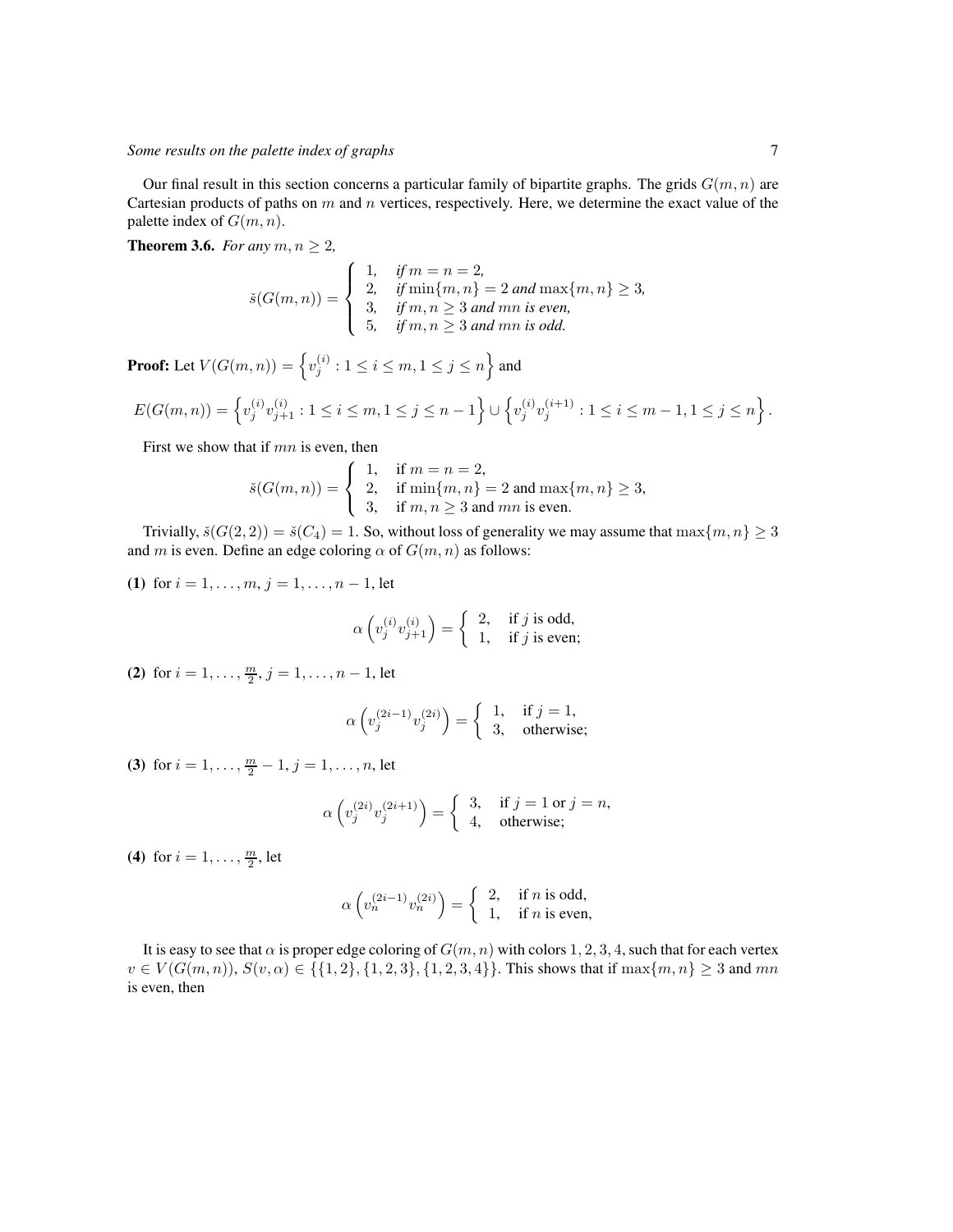$$
\check{s}(G(m,n)) = \begin{cases} 2, & \text{if } \min\{m,n\} = 2 \text{ and } \max\{m,n\} \ge 3, \\ 3, & \text{if } m,n \ge 3 \text{ and } mn \text{ is even.} \end{cases}
$$

Next we consider the case  $m, n \geq 3$  and mn is odd. We first prove the upper bound, i.e. that  $\check{s}(G(m,n)) \leq 5$ . Without loss of generality we may assume that  $m \leq n$ . Let us first show that  $\check{s}(G(3,n)) \leq 5.$ 

Define an edge coloring  $\beta$  of  $G(3, n)$  as follows:

1) for  $i = 1, 2, 3, j = 1, \ldots, n - 1$ , let

$$
\beta\left(v_j^{(i)}v_{j+1}^{(i)}\right) = \left\{\begin{array}{ll} 2, & \text{if } i = 1 \text{ and } j \text{ is odd,} \\ 1, & \text{if } i = 1 \text{ and } j \text{ is even,} \\ 2, & \text{if } i = 2 \text{ and } j \text{ is odd,} \\ 4, & \text{if } i = 2 \text{ and } j \text{ is even,} \\ 4, & \text{if } i = 3 \text{ and } j \text{ is odd,} \\ 2, & \text{if } i = 3 \text{ and } j \text{ is even;} \end{array}\right.
$$

2)  $j = 2, \ldots, n - 1$ , let

$$
\beta\left(v_j^{(1)}v_j^{(2)}\right) = 3 \text{ and } \beta\left(v_j^{(2)}v_j^{(3)}\right) = 1;
$$

3) 
$$
\beta \left(v_1^{(1)} v_1^{(2)}\right) = \beta \left(v_n^{(2)} v_n^{(3)}\right) = 1, \beta \left(v_n^{(1)} v_n^{(2)}\right) = 2 \text{ and } \beta \left(v_1^{(2)} v_1^{(3)}\right) = 3.
$$

It is not difficult to see that  $\beta$  is proper edge coloring of  $G(3, n)$  with colors 1, 2, 3, 4 such that for each vertex  $v \in V(G(3, n)), S(v, \beta) \in \{\{1, 2\}, \{3, 4\}, \{1, 2, 3\}, \{1, 2, 4\}, \{1, 2, 3, 4\}\}.$ 

 $\left\{v_i^{(m-3)}v_i^{(m-2)}: 1 \leq i \leq n\right\}$ . The graph H consists of two components  $H_1$  and  $H_2$ , where  $H_1$  is iso-If  $m \geq 5$ , then we define a proper edge coloring of  $G(m, n)$  in the following way: let  $H = G(m, n)$  – morphic to  $G(m-3,n)$ , and  $H_2$  is isomorphic to  $G(3,n)$ . Let  $\alpha'$  be a proper edge coloring of  $H_1$ corresponding to the coloring  $\alpha$  of  $G(m-3, n)$  defined above, and let  $\beta'$  be a proper edge coloring of  $H_2$  corresponding to the edge coloring  $\beta$  of  $G(3, n)$  defined above. Suppose further that these edge colorings are chosen in such a way that vertices  $v_1^{(m-3)}$ ,  $v_2^{(m-3)}$ , ...,  $v_n^{(m-3)}$  of  $H_1$  have the same palettes as vertices  $v_1^{(m-2)}$ ,  $v_2^{(m-2)}$ , ...,  $v_n^{(m-2)}$  of  $H_2$ . Thus, by coloring all edges of  $G(m, n)$  with one endpoint in  $H_1$  and one endpoint in  $H_2$  with color 4, we obtain a proper edge coloring of  $G(m, n)$  with 5 palettes; thus  $\check{s}(G(m, n)) \leq 5$ .

We now turn to the lower bound. Since  $m, n \geq 3$  and  $mn$  is odd, the graph  $G(m, n)$  contains vertices of degree 2, 3 and 4; hence  $\check{s}(G(m, n)) \geq 3$ .

Next, we prove that  $\check{s}(G(m, n)) \geq 4$ . Let  $\gamma$  be a proper edge coloring of  $G(m, n)$  with three distinct palettes. This implies that for each vertex  $v \in V(G(m, n))$  with degree four, we have  $S(v, \gamma)$  ${a, b, c, d}$ . Let  $M_a, M_b, M_c$  and  $M_d$  be the color classes of  $\gamma$  corresponding to the colors  $a, b, c$  and  $d$ . Now, there are precisely  $(m-2)(n-2)$  vertices of degree four in  $G(m, n)$ , and since  $(m-2)(n-2)$ is an odd number, the edges with colors  $a, b, c$  and d cannot only be incident with vertices of degree four. This implies that for each color  $x \in \{a, b, c, d\}$ , there exists an edge  $e_x$  with color x joining vertices with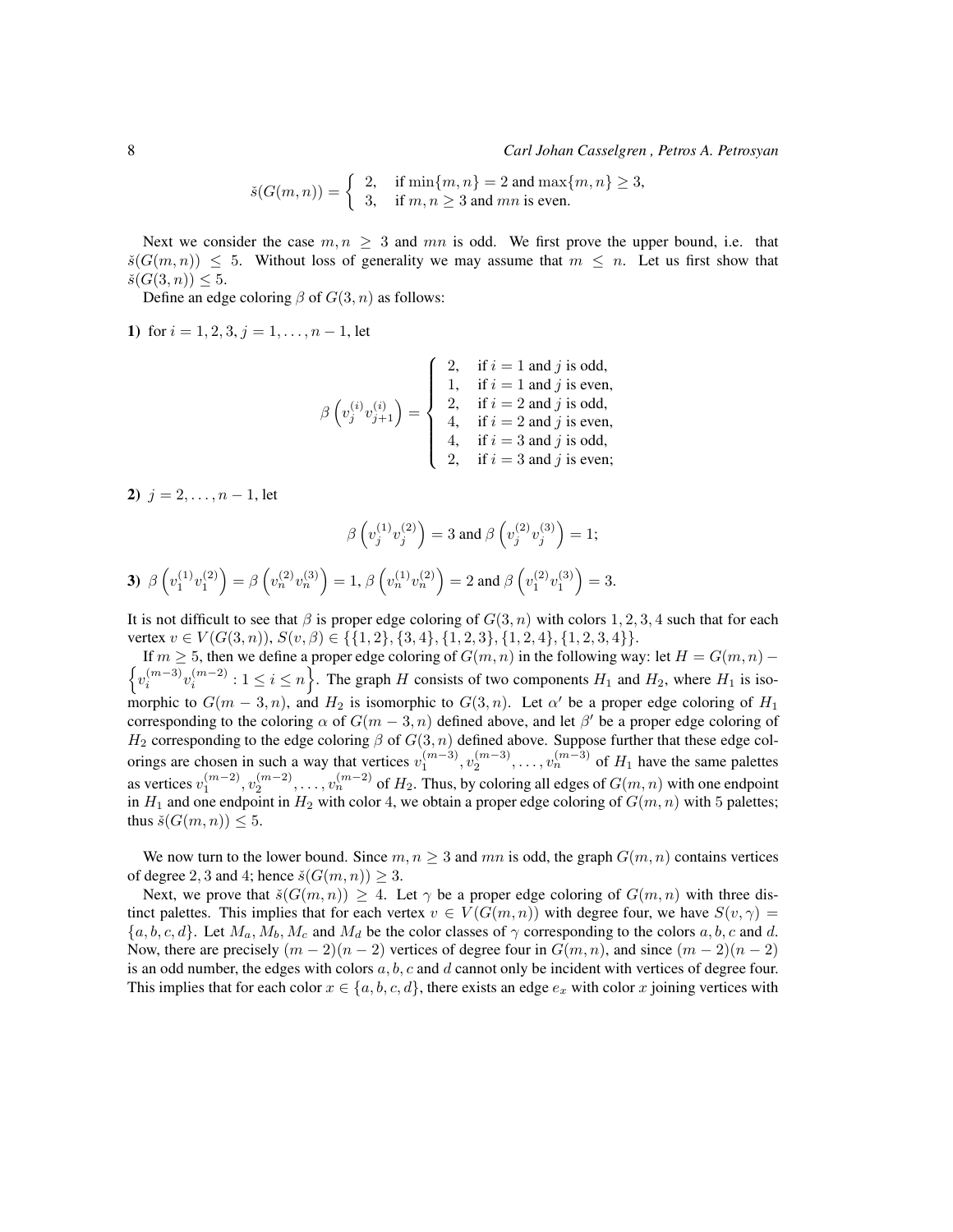degrees 4 and 3. Thus, all colors  $a, b, c$  and d appear in palettes of vertices of degree 3, which implies that  $\check{s}(G(m, n)) \geq 4.$ 

Finally, we show that if mn is odd, then  $\check{s}(G(m, n)) = 5$ . Suppose, to the contrary, that  $\check{s}(G(m, n)) = 5$ 4, and let  $\phi$  be a proper edge coloring of  $G(m, n)$  with four distinct palettes. Throughout the rest of the proof, denote by  $M_i$  the color class  $i$  under  $\phi$ , i.e., the set of edges with color  $i$  under  $\phi$ .

Let us first prove that the number of 3-element palettes under  $\phi$  is at least two. Since there are at most two palettes of size 4, the set A of colors appearing in palettes of size 4 satisfies  $4 \leq |A| \leq 8$ . Moreover, A clearly has a partition  $\{A_1, A_2, A_3, A_4\}$  such that  $1 \leq |A_i| \leq 2$ , and each palette of size 4 contains exactly one color from  $A_i$ ,  $i = 1, 2, 3, 4$ . Furthermore, since  $mn$  is odd, there is an odd number of vertices of degree 4 in  $G(m, n)$ . Therefore, for every  $i \in \{1, 2, 3, 4\}$ , there is a color  $a_i \in A_i$  and an edge colored  $a_i$  that joins vertices of degree 3 and 4. We thus conclude that each of the colors  $a_1, a_2, a_3, a_4$  appears in a palette of size 3, and it follows that the number of palettes of size 3 is at least two.

Now, since there are at least two palettes of size 3, there must be exactly one palette of size 4 and one palette of size 2. Without loss of generality we assume that for each vertex  $v \in V(G(m, n))$  with degree four, we have  $S(v, \phi) = \{1, 2, 3, 4\}$ , and for each color  $x \in \{1, 2, 3, 4\}$ , there exists an edge  $e_x$  with color x joining vertices with degrees 4 and 3. Thus, all colors  $1, 2, 3$  and 4 appear in palettes of vertices of degree three.

Since two distinct palettes occur at vertices of degree three, at most six colors 1, . . . , 6 are used in the coloring  $\phi$ . Suppose first that disjoint palettes occurs at vertices of degree three. If three colors from  $\{1, 2, 3, 4\}$  appear in one such palette, i.e., if for each vertex  $v \in V(G(m, n))$  with degree three, either, say,  $S(v, \phi) = \{1, 2, 3\}$  or  $S(v, \phi) = \{4, 5, 6\}$ , then since both m and n are odd, vertices of degree two only have one possible palette under  $\phi$ , and neither of colors 5 and 6 appear at vertices of degree 4, this implies that all vertices with degree three have the same palette, which is a contradiction. If instead two colors from  $\{1, 2, 3, 4\}$  appear in both palettes, e.g. if for each vertex  $v \in V(G(m, n))$  with degree three, either  $S(v, \phi) = \{1, 2, 5\}$  or  $S(v, \phi) = \{3, 4, 6\}$ , then, again, this implies that all vertices with degree three have the same palette, which is a contradiction.

Suppose now instead that the two distinct palettes at vertices of degree three contain exactly one common color. We first consider the case when this common color is in  $\{1, 2, 3, 4\}$ . Assume, without loss of generality, that this color is 3, and consider the color class  $M_3$ . The edges in  $M_3$  either cover all vertices of the graph or all vertices except those with degree two; but this is impossible, since  $mn$  and  $mn - 4$  are both odd numbers.

Suppose now instead that the common color of the different palettes of vertices of degree three is not in  $\{1, 2, 3, 4\}$ . We assume that this common color is 5, and since all colors in  $\{1, 2, 3, 4\}$  appear on edges incident with vertices of degree 3, we may assume, that for each vertex  $v \in V(G(m, n))$  with degree three, either  $S(v, \phi) = \{1, 2, 5\}$  or  $S(v, \phi) = \{3, 4, 5\}$ . This means that the color class  $M_5$  covers all vertices of the cycle C of  $G(m, n)$  containing all vertices of degree 3 and 2 in  $G(m, n)$ , because any path in  $G(m, n)$  between vertices of degree 2, whose intermediate vertices all have degree 3, has even length. Now, since all vertices with degree two have the same palette, we may assume that for each vertex  $v \in V(G(m, n))$  with degree two,  $S(v, \phi) = \{a, b\}$ . Since color 5 appears at each vertex of C, we obtain that  $a = 5$ . Without loss of generality we may assume that  $b = 1$ . Let us now consider the color class  $M_3$ . Clearly,

$$
|M_3| = \frac{1}{2} ((m-2)(n-2) + l),
$$

where l is the number of vertices of C with the palette  $\{3, 4, 5\}$ . Since  $(m - 2)(n - 2)$  is odd, we get that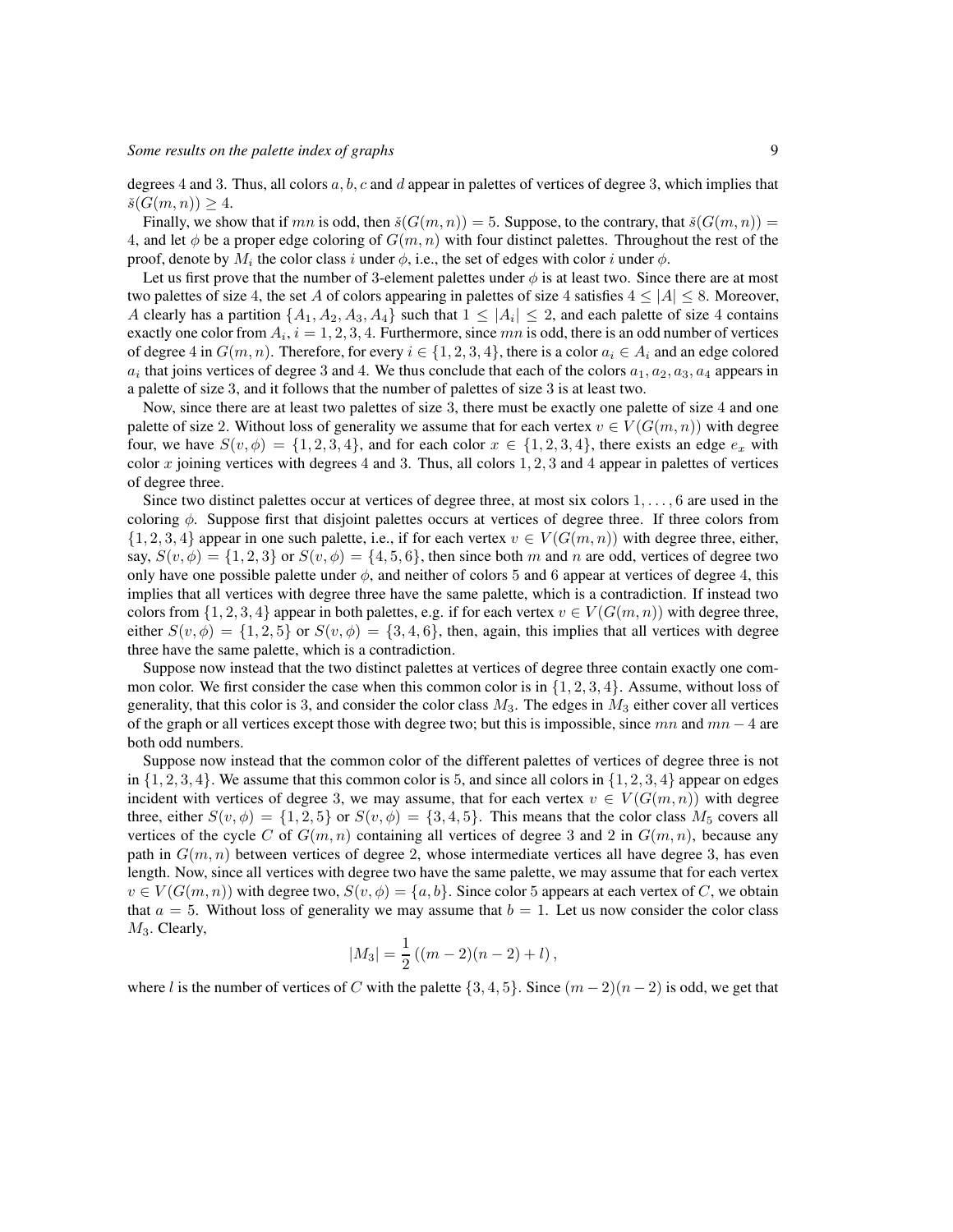l is odd too. Let  $r_3$  and  $r_4$  be the number of edges of C with colors 3 and 4, respectively. Now we can count the number of vertices of C with the palette  $\{3, 4, 5\}$  using  $r_3$  and  $r_4$ . Since, all vertices of degree two have the palette {1, 5}, and color 5 does not appear on any edge incident with a vertex of degree four,  $l = 2r_3 + 2r_4$ ; but this contradicts the fact that l is odd.

Finally, let us consider the case when the two distinct palettes at vertices of degree three contain two common colors. Suppose without loss of generality that for each vertex  $v \in V(G(m, n))$  with degree three, either  $S(v, \phi) = \{1, 2, 3\}$  or  $S(v, \phi) = \{2, 3, 4\}$ . Let us consider vertices with degree two in  $G(m, n)$ ; all such vertices v have the same palette  $S(v, \phi) = \{a, b\}$ . If  $\{a, b\} \cap \{2, 3\} \neq \emptyset$ , then the color class  $M_a$  (or  $M_b$ ) is a perfect matching of  $G(m, n)$ , which is a contradiction. So, we may assume that  ${a, b} = {1, 4}$ . Let us consider the color class  $M_2$ . Clearly,

$$
|M_2| = \frac{1}{2} ((m-2)(n-2) + k + l),
$$

where k is the number of vertices of C with the palette  $\{1, 2, 3\}$ , and l is the number of vertices of C with the palette  $\{2, 3, 4\}$ . Since  $(m - 2)(n - 2)$  is odd, we get that  $k + l$  is odd too. On the other hand, it is easy to see that  $k + l = 2(m - 2 + n - 2)$ , which is a contradiction.  $\Box$ 

### 4 Biregular graphs

In this section we consider  $(a, b)$ -biregular graphs. Our primary aim here is to show that Conjecture 1.4 holds for several families of biregular graphs.

König's edge coloring theorem implies that  $\check{s}(G) \leq 1 + {b \choose a}$  for every  $(a, b)$ -biregular graph G where  $a \leq b$ . In particular, this implies that if G is  $(b-1, b)$ -biregular or  $(1, b)$ -biregular, then  $\check{s}(G) \leq 1 + b$ , which means that Conjecture 1.4 holds for all such graphs. In fact, the latter family of graphs show that the upper bound in Conjecture 1.4 is in general sharp.

The next lemma will be used frequently.

**Lemma 4.1.** *If G is an*  $(a, b)$ *-biregular graph with*  $a < b$ *, then*  $\check{s}(G) \geq 1 + \lceil \frac{b}{a} \rceil$ *.* 

**Proof:** Let G be an  $(a, b)$ -biregular  $(a < b)$  graph with bipartition  $(X, Y)$  so that  $a|X| = b|Y|$ . Consider an arbitrary proper edge coloring of G. Since any palette of size a appears on at most  $|Y|$  vertice, the number of palettes of size a is bounded from below by  $\sqrt{\frac{|X|}{|Y|}}$  $\left|\frac{|X|}{|Y|}\right| = \left|\frac{b}{a}\right|$ . This implies that  $\check{s}(G) \geq 1 +$  $\lceil \frac{b}{a} \rceil$ .  $\Box$ 

The smallest  $(a, b)$ -biregular graph is the complete bipartite graph  $K_{a,b}$ ; the lower bound in the preceding lemma was obtained in Horňák and Hudák (2018) for the case of complete bipartite graphs. Furthermore, for complete bipartite graphs, we have the following; the upper bound shows that Conjecture 1.4 holds for complete bipartite graphs. If a and b are positive integers ( $a \leq b$ ), then we denote the interval of integers from a to b by  $[a, b] = \{a, a+1, \ldots, b\}.$ 

**Theorem 4.2.** *If*  $a < b$  ( $a, b \in \mathbb{N}$ ), then

$$
1 + \left\lceil \frac{b}{a} \right\rceil \le \check{s}(K_{a,b}) \le 1 + \frac{b}{\gcd(a,b)}.
$$

**Proof:** The lower bound follows from Lemma 4.1.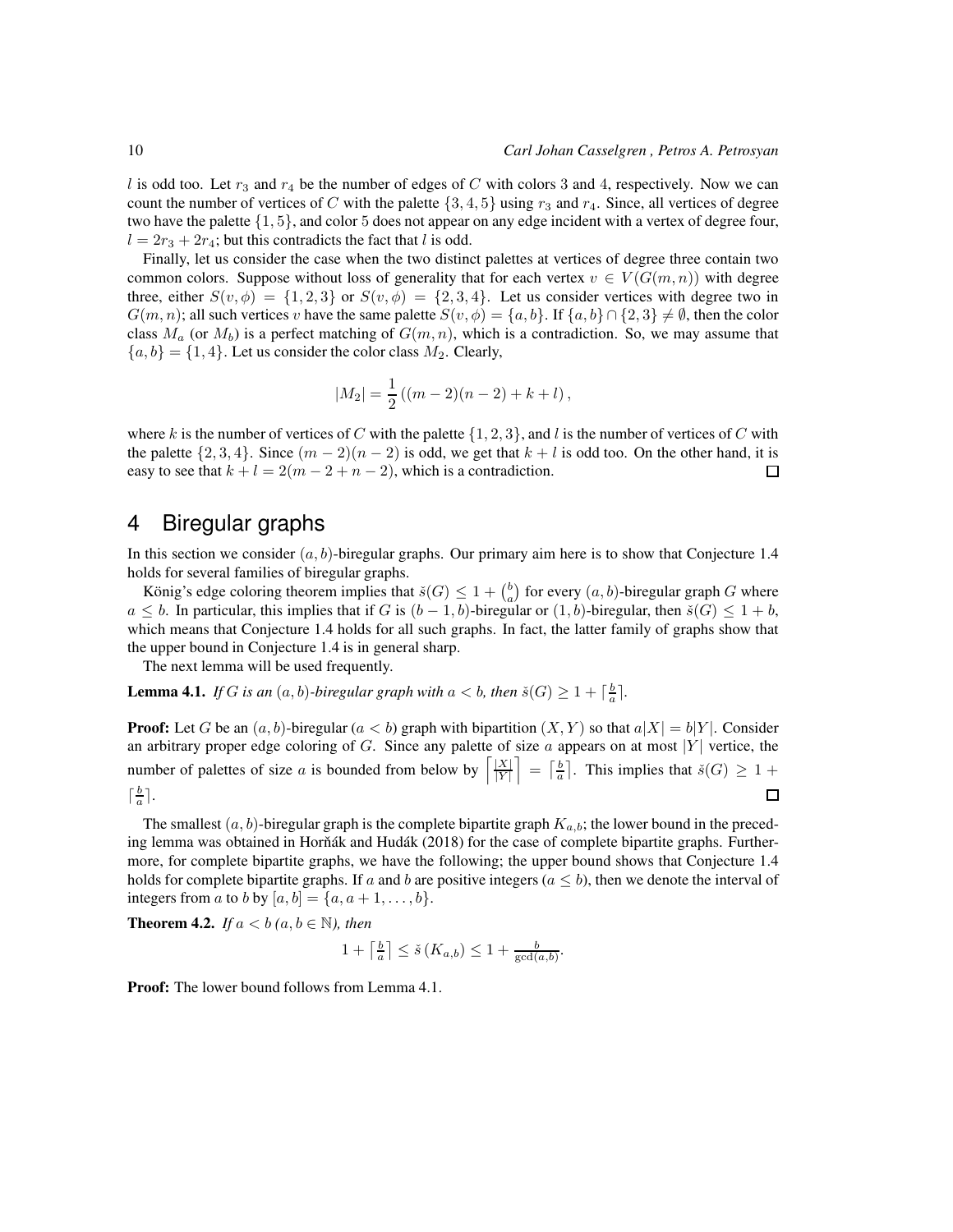We set  $d = \gcd(a, b)$  and now show that  $\check{s}(K_{a,b}) \leq 1 + \frac{b}{d}$ . Let

$$
V(K_{a,b}) = \{u_1, \ldots, u_a, v_1, \ldots, v_b\} \text{ and } E(K_{a,b}) = \{u_iv_j : 1 \le i \le a, 1 \le j \le b\}.
$$

Also, let G be a subgraph of  $K_{a,b}$  induced by vertices  $\{u_1, \ldots, u_d, v_1, \ldots, v_d\}$ ; so G is isomorphic to the graph  $K_{d,d}$ .

We define an edge coloring  $\alpha$  of G as follows: for  $1 \le i \le d$  and  $1 \le j \le d$ , let

$$
\alpha(u_i v_j) = \begin{cases} i+j-1 \pmod{d}, & \text{if } i+j \neq d+1, \\ d, & \text{if } i+j = d+1. \end{cases}
$$

The coloring  $\alpha$  is a proper edge coloring of G and  $S_G(u_i, \alpha) = S_G(v_i, \alpha) = [1, d]$  for  $1 \le i \le d$ .

Next we construct a proper b-edge coloring of  $K_{a,b}$ . Before we give the explicit definition of the coloring, we need two auxiliary functions f and h. For  $i \in \mathbb{N}$ , we define  $f(i) = 1 + (i - 1) \pmod{d}$  and for  $i, j \in \mathbb{N}$ , we define

$$
h(i,j) = \left(\left\lfloor \frac{i-1}{d} \right\rfloor + \left\lfloor \frac{j-1}{d} \right\rfloor \right) \pmod{\frac{b}{d}}.
$$

Now we define an edge coloring  $\beta$  of  $K_{a,b}$  by, for  $1 \le i \le a$  and  $1 \le j \le b$ , setting

$$
\beta(u_i v_j) = \alpha \left( u_{f(i)} v_{f(j)} \right) + dh(i, j).
$$

Let us verify that  $\beta$  is a proper b-edge coloring of  $K_{a,b}$  with exactly  $1 + \frac{b}{a}$  palettes. By the definition of  $\beta$  and taking into account that  $S_G(u_i,\alpha)=S_G(v_i,\alpha)=[1,d]$  for  $1\leq i\leq d,$  we have

$$
S(u_i, \beta) = [1, b] \text{ for } 1 \le i \le a,
$$

and

$$
S(v_{(j-1)d+1},\beta) = S(v_{(j-1)d+2},\beta) = \cdots = S(v_{jd},\beta) = \bigcup_{i=0}^{\frac{a}{d}-1} \{a_i d + 1,\ldots,a_i d + d\},
$$

for  $1 \le j \le \frac{b}{d}$ , and where  $a_i = (i + \lceil \frac{j-1}{d} \rceil) \pmod{\frac{b}{d}}$ . This implies that  $\beta$  is a proper b-edge coloring of  $K_{a,b}$  with  $1 + \frac{b}{d}$  distinct palettes.  $\Box$ 

From the preceding theorem, we deduce the following, which was first obtained in Horňák and Hudák (2018).

**Corollary 4.3.** *If*  $gcd(a, b) = a$  ( $a < b$ ), then  $\check{s}(K_{a,b}) = 1 + \frac{b}{a}$ .

In Horňák and Hudák (2018) the palette index of the complete bipartite graphs  $K_{2,2r}$  was determined; the following generalization follows from Theorem 2.2. Here, and in the following , we assume r to be a positive integer.

**Corollary 4.4.** *If* G *is a*  $(2, 2r)$ *-biregular graph, then*  $\check{s}(G) = r + 1$ *.* 

**Proof:** The upper bound follows from Theorem 2.2. The lower bound follows from the fact that assuming that at most  $r - 1$  palettes occur at vertices of degree 2 implies that G has a proper edge coloring with  $2r - 2$  colors. 口

Similarly, we have the following: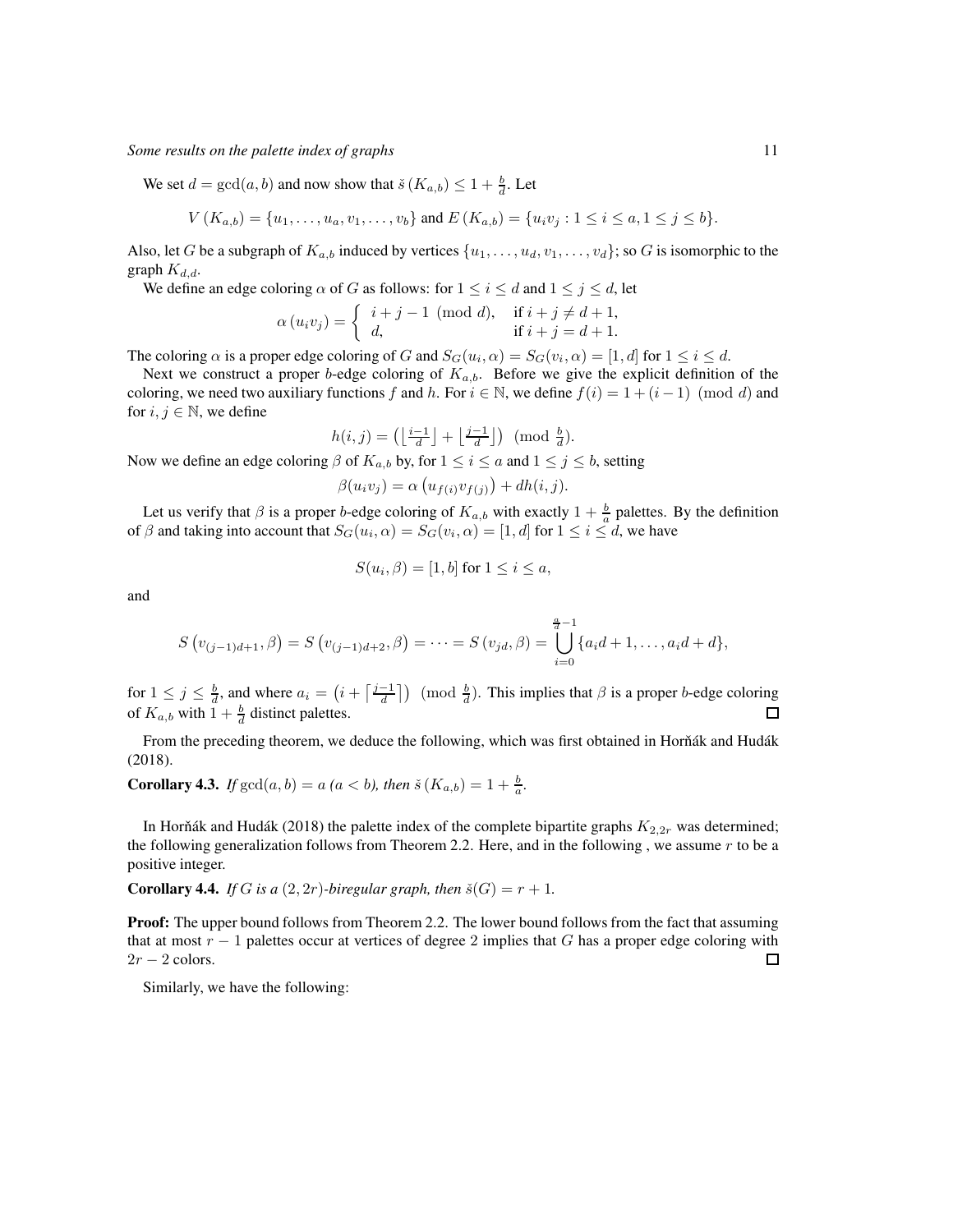$\Box$ 

**Corollary 4.5.** *If* G *is a*  $(2r - 2, 2r)$ *-biregular graph, then*  $\check{s}(G) \leq r + 1$ *.* 

This upper bound is sharp e.g. for complete bipartite graphs of small order, since  $\check{s}(K_{2,4}) = 3$  and  $\check{s}(K_{4,6}) = 4.$ 

We remark that the two previous corollaries do not only hold for biregular graphs, but for any bipartite graph where the vertex degrees lie in the set  $\{2, 2r\}$  and  $\{2r - 2, 2r\}$ , respectively.

Our next result on biregular graphs is an easy consequence of a result on interval colorings. In Hanson et al. (1998); Kamalian and Mirumian (1997), it was proved that every  $(2, 2r + 1)$ -biregular graph has an interval coloring using  $2r + 2$  colors.

**Proposition 4.6.** *If* G is a  $(2, 2r + 1)$ *-biregular graph, then*  $r + 2 \le \check{s}(G) \le 2r + 2$ *.* 

**Proof:** Let f be an interval coloring of G using exactly  $2r + 2$  colors. By taking all colors modulo  $2r + 1$ , we obtain a cyclic interval  $(2r + 1)$ -coloring of G; such a coloring yields at most  $2r + 2$  distinct palettes in G.

The lower bound can be proved as in the proof of Corollary 4.4.

We note that the upper bound in the preceding proposition is sharp, since  $\check{s}(K_{2,3}) = 4$ ; in fact it is not hard to see that the upper bound in Proposition 4.6 is sharp for all  $(2, 3)$ -biregular graphs.

Next, we shall establish that Conjecture 1.4 holds for some families of biregular graphs with small vertex degrees. In fact, we shall deduce these results from more general propositions.

Corollary 2.3 implies that Conjecture 1.1 holds for all  $(3, 3r)$ -biregular and  $(3r - 3, 3r)$ -biregular graphs; the upper bound from Corollary 2.3 can be slightly improved as follows.

Proposition 4.7. *Let* G *be a bipartite graph.*

- *(i) If G is*  $(3, 3r)$ *-biregular*  $(r \ge 2)$ *, then*  $r + 1 \le \check{s}(G) \le r^2 + 1$ *.*
- (*ii*) If G is  $(3r-3, 3r)$ -biregular graph ( $r \ge 2$ ), then  $\check{s}(G) \le r^2 + 1$ .

**Proof:** Let us first note that the the lower bound in (i) follows from Lemma 4.1.

We shall prove the upper bound in (i); the proof of the upper bound in (ii) is similar. Consequently, let G be a  $(3, 3r)$ -biregular bipartite graph with bipartition  $(X, Y)$ , and let us show that  $\check{s}(G) \leq r^2 + 1$ .

Define a new graph  $H$  from  $G$  by replacing each vertex  $y \in Y$  by  $r$  vertices  $y^{(1)}, y^{(2)}, \ldots, y^{(r)}$  of degree 3, where each  $y^{(i)}$  is adjacent to three neighbors of y in G, and  $y^{(i)}$  and  $y^{(j)}$  have disjoint neighborhoods if  $i \neq j$ . Clearly, H is a cubic bipartite graph, and so by Hall's matching theorem, H contains a perfect matching M.

In the graph G, M induces a subgraph F in which each vertex  $y \in Y$  has degree r and each vertex  $x \in X$  has degree 1. Let us consider the graph  $G' = G - E(F)$ . Since G' is a  $(2, 2r)$ -biregular graph, by proceeding as in the proof of Theorem 2.2 it can be shown that G' has a proper  $2r$ -edge coloring  $\alpha$ such that for each  $y \in Y$ ,  $S(y, \alpha) = [1, 2r]$ , and for each  $x \in X$ ,  $S(x, \alpha) = \{2i - 1, 2i\}$  for some i  $(1 \le i \le r)$ . Let us now define an edge coloring  $\beta$  of F as follows: for each vertex  $y \in Y$ , we color the edges of F incident with y with colors  $2r + 1$ ,  $2r + 2$ , ...,  $3r$ .

Finally, we define an edge coloring  $\gamma$  of G as follows: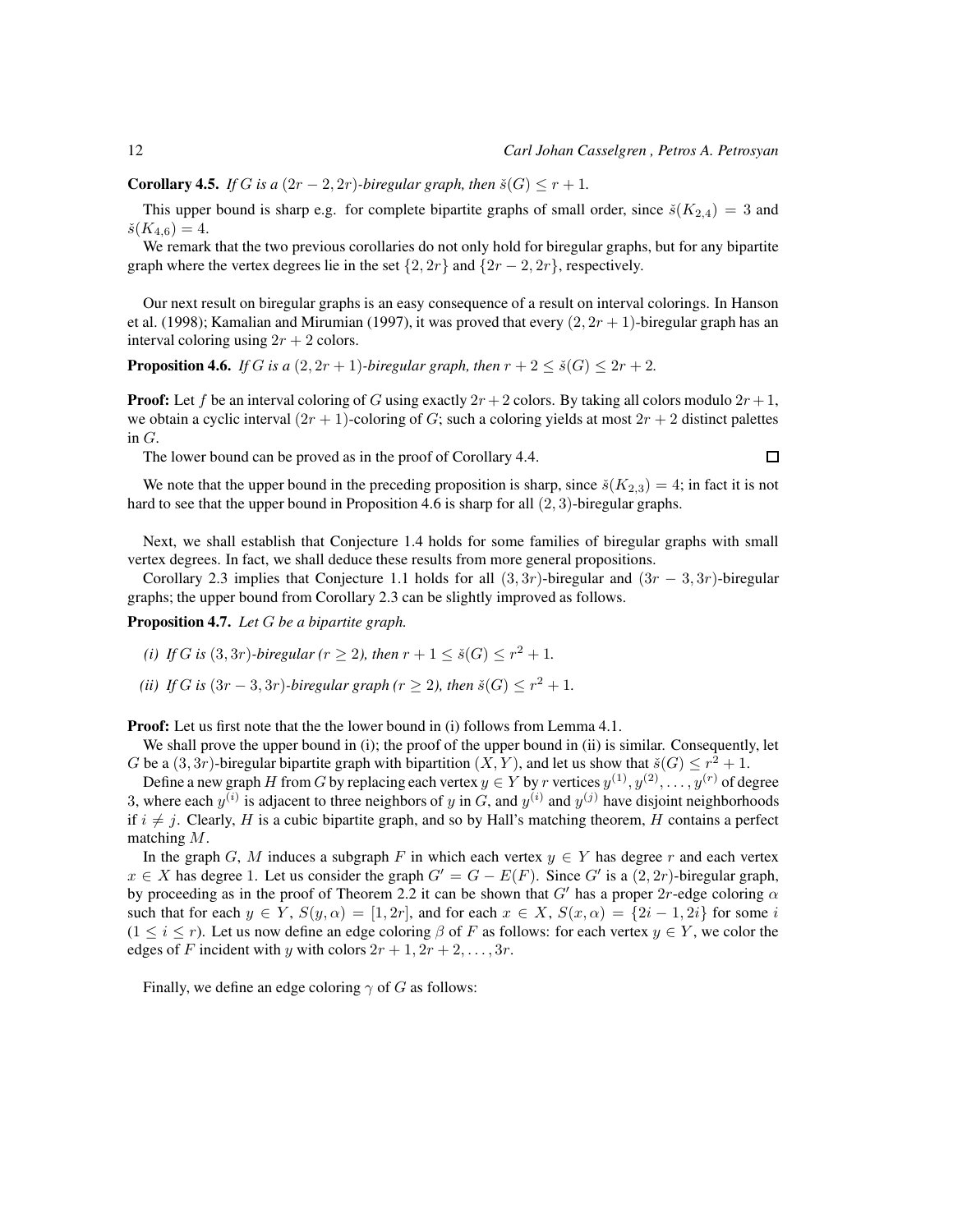- 1) for every  $e \in E(G')$ , let  $\gamma(e) = \alpha(e)$ ;
- 2) for every  $e \in E(F)$ , let  $\gamma(e) = \beta(e)$ .

Clearly,  $\gamma$  is a proper edge coloring of G with colors 1, 2, . . . , 3r such that for each  $y \in Y$ ,  $S(y, \gamma) =$ [1, 3r], and for each  $x \in X$ ,  $S(x, \gamma) = \{2i - 1, 2i, 2r + j\}$  for some  $i, j \in [1, r]$ . This implies that  $\check{s}(G) \leq r^2 + 1.$  $\Box$ 

We remark that the lower bound in part (i) of Proposition 4.7 is sharp by Corollary 4.3. Hence, this also holds for parts (i) and (ii) of the following consequence of Proposition 4.7.

Corollary 4.8. *Let* G *be a bipartite graph.*

- *(i) If G is* (3, 6)*-biregular, then*  $3 \leq \check{s}(G) \leq 5$ *.*
- *(ii)* If G is (3,9)-biregular, then  $4 \leq \check{s}(G) \leq 10$ .
- *(iii)* If G is (6, 9)-biregular, then  $\check{s}(G) < 10$ .

The preceding result shows that Conjecture 1.4 holds for some biregular graphs with vertex degrees divisible by three. Let us now turn to biregular graphs with vertex degrees divisible by four. In Section 3, we deduced that Conjecture 1.4 holds for  $(4, 6)$ -biregular graphs. If G is a  $(4, 4r)$ -biregular or  $(4r-4, 4r)$ biregular graph, then Theorem 2.2 implies that  $\check{s}(G) \leq 1+r(2r-1)$ . Our next proposition yields a slightly better bound.

Proposition 4.9. *Let* G *be a bipartite graph.*

- *(i) If G is* (4, 4*r*)*-biregular* ( $r \ge 2$ ), *then*  $r + 1 \le \check{s}(G) \le r^2 + 1$ *.*
- *(ii) If G is*  $(4r 4, 4r)$ *-biregular*  $(r \ge 2)$ *, then*  $\check{s}(G) \le r^2 + 1$ *.*

**Proof:** As in the proof of the preceding proposition, the lower bound in (i) follows from Lemma 4.1. Let us prove the upper bound in part (i); part (ii) can be proved similarly. Consequently, let  $G$  be a  $(4, 4r)$ -biregular bipartite graph with bipartition  $(X, Y)$  and let us show that  $\check{s}(G) \leq r^2 + 1$ .

Without loss of generality, we may assume that  $G$  is connected (otherwise, we color every component of  $G$  as below). Since  $G$  is bipartite and all vertex degrees in  $G$  are even,  $G$  has a closed Eulerian trail  $C$ with an even number of edges. We color the edges of  $G$  with colors "Red" and "Blue" by traversing the edges of G along the trail  $C$ ; we color an odd-indexed edge in  $C$  with color Red, and an even-indexed edge in C with color Blue. Let  $E_R$  and  $E_B$  be the sets of all Red and Blue edges in G, respectively; then  $E(G) = E_R \cup E_B$  and  $E_R \cap E_B = \emptyset$ . Define the subgraphs  $G_R$  and  $G_B$  of G as follows:

$$
V(G_R) = V(G_B) = V(G)
$$
 and  $E(G_R) = E_R$ ,  $E(G_B) = E_B$ .

Since G is  $(4,4r)$ -biregular, each of the subgraphs  $G_R$  and  $G_B$  of G is a  $(2,2r)$ -biregular bipartite graph with bipartition  $(X, Y)$ . Hence, by proceeding as in the proof of the preceding proposition, we deduce that  $G_R$  has a proper 2r-edge coloring  $\alpha$  such that for each  $y \in Y S(y, \alpha) = [1, 2r]$ , and for each  $x \in X S(x, \alpha) = \{2i - 1, 2i\}$  for some  $i \in [1, r]$ . Similarly,  $G_B$  has a proper 2r-edge coloring  $\beta$  such that for each  $y \in Y$   $S(y, \beta) = [1, 2r]$ , and for each  $x \in X$   $S(x, \beta) = \{2j - 1, 2j\}$  for some  $j \in [1, r]$ . We define a new edge coloring  $\beta'$  of  $G_B$  from  $\beta$  as follows: for every  $e \in E(G_B)$ , let  $\beta'(e) = \beta(e) + 2r$ ; then  $\beta'$  is a proper edge coloring of  $G_B$  with colors  $2r + 1, 2r + 2, ..., 4r$ . Moreover, for each  $y \in Y$ ,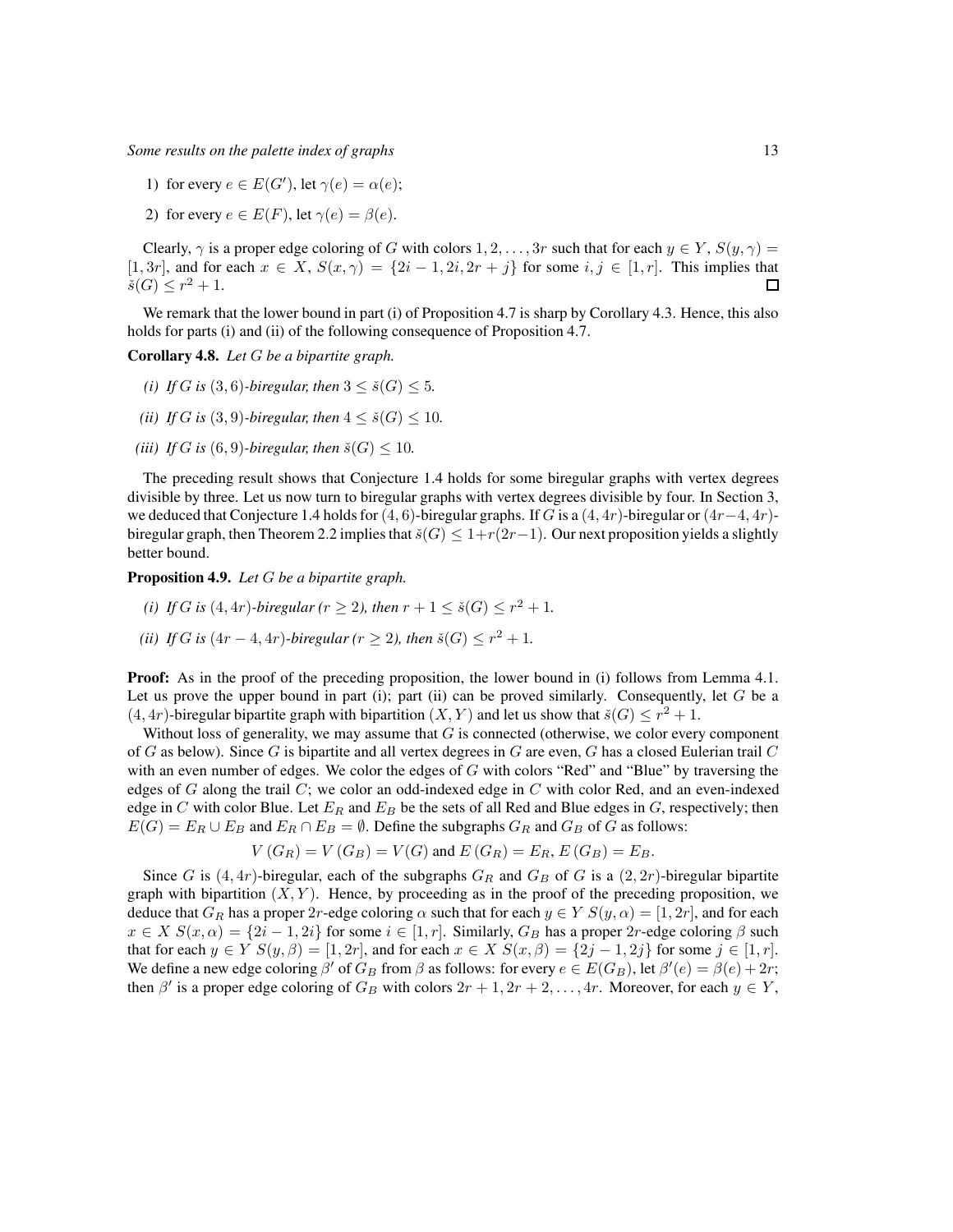$S(y, \beta') = [2r + 1, 4r]$ , and for each  $x \in X$ ,  $S(x, \beta') = \{2(r + j) - 1, 2(r + j)\}\$  for some  $j \in [1, r]$ .

Finally, we define an edge coloring  $\gamma$  of G as follows:

- 1) for every  $e \in E(G_R)$ , let  $\gamma(e) = \alpha(e)$ ;
- 2) for every  $e \in E(G_B)$ , let  $\gamma(e) = \beta'(e)$ .

Clearly,  $\gamma$  is a proper edge coloring of G with colors 1, 2, . . . , 4r such that for each  $y \in Y$ ,  $S(y, \gamma)$  =  $[1, 4r]$ , and for each  $x \in X$ ,  $S(x, \gamma) = \{2i - 1, 2i, 2(r + j) - 1, 2(r + j)\}\$  for some i and  $j$   $(i, j \in [1, r])$ . This implies that  $\check{s}(G) \leq r^2 + 1$ .

Once again, we remark that the lower bound in part (i) of Proposition 4.9 is sharp by Corollary 4.3, so this also holds for parts (i)-(iii) of the following consequence of Proposition 4.9.

Corollary 4.10. *Let* G *be a bipartite graph.*

- *(i) If G is* (4, 8)*-biregular, then*  $3 \leq \check{s}(G) \leq 5$ *.*
- *(ii)* If G is  $(4, 12)$ *-biregular, then*  $4 \leq \check{s}(G) \leq 10$ *.*
- *(iii)* If G is (4, 16)-biregular, then  $5 \leq \check{s}(G) \leq 17$ .
- *(iv)* If G is  $(8, 12)$ *-biregular, then*  $\check{s}(G) \leq 10$ *.*
- *(v) If G is* (12, 16)*-biregular, then*  $\check{s}(G) \leq 17$ *.*

Our next result establishes an upper bound on the palette index of  $(5, 5r)$ -biregular graphs.

**Proposition 4.11.** *If* G *is a* (5, 5*r*)-biregular ( $r \ge 2$ ) bipartite graph, then  $r + 1 \le \check{s}(G) \le r^3 + 1$ .

**Proof:** The lower bound follows from Lemma 4.1, so let us prove the upper bound.

Let G be a  $(5, 5r)$ -biregular bipartite graph with bipartition  $(X, Y)$ , and let us show that  $\check{s}(G) \leq r^3 + 1$ . As in the proof of Proposition 4.7, we define a new graph H from G by replacing each vertex  $y \in Y$  by r vertices  $y^{(1)}, y^{(2)}, \ldots, y^{(r)}$  of degree 5, where each  $y^{(i)}$  is adjacent to five neighbors of y in G, and  $y^{(i)}$ and  $y^{(j)}$  have disjoint neighborhoods if  $i \neq j$ . Clearly, H is a 5-regular bipartite graph, and by Hall's matching theorem,  $H$  contains a perfect matching  $M$ .

In the graph G, M induces a subgraph F in which each vertex  $y \in Y$  has degree r and each vertex  $x \in X$  has degree 1. Let us consider the graph  $G' = G - E(F)$ . Since G' is  $(4, 4r)$ -biregular, by proceeding as in the proof of Proposition 4.9, we can construct a proper  $4r$ -edge coloring  $\alpha$  of  $G'$  such that for each  $y \in Y$ ,  $S(y, \alpha) = [1, 4r]$  and for each  $x \in X$ ,  $S(x, \alpha) = \{2i - 1, 2i, 2(r + j) - 1, 2(r + j)\}$  for some  $i, j \in [1, r]$ . Let us now define an edge-coloring  $\beta$  of F as follows: for each vertex  $y \in Y$ , we color the edges of F incident with y with colors  $4r + 1$ ,  $4r + 2$ , ...,  $5r$ .

Finally, we define an edge coloring  $\gamma$  of G as follows:

- 1) for every  $e \in E(G')$ , let  $\gamma(e) = \alpha(e)$ ;
- 2) for every  $e \in E(F)$ , let  $\gamma(e) = \beta(e)$ .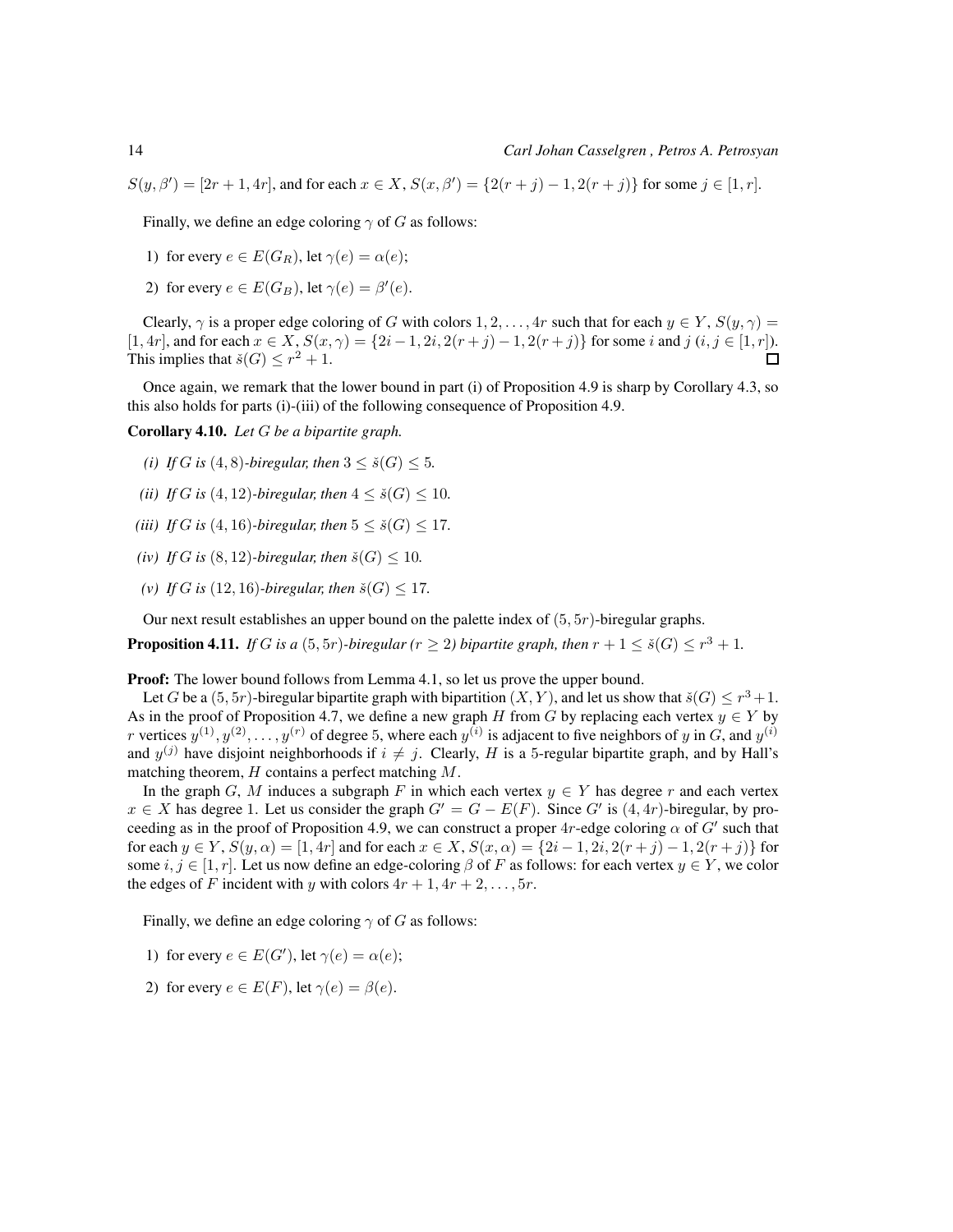Clearly,  $\gamma$  is a proper edge coloring of G with colors 1, 2, . . . , 5r such that for each  $y \in Y$ ,  $S(y, \gamma)$  = [1, 5*r*], and for each  $x \in X$ ,

$$
S(x, \gamma) = \{2i - 1, 2i, 2(r + j) - 1, 2(r + j), 4r + k\}
$$

for some  $i, j, k \in [1, r]$ . This implies that  $\check{s}(G) \leq r^3 + 1$ .

We remark that it is possible to prove a similar upper bound for  $(5r - 5, 5r)$ -biregular graphs. From the preceding proposition we deduce the following.

**Corollary 4.12.** *If* G *is a* (5, 10)*-biregular graph, then*  $3 \leq \check{s}(G) \leq 9$ *.* 

Again, by Corollary 4.3, the lower bound in the preceding corollary (and in Proposition 4.11) is sharp. This also applies to the next proposition which concerns  $(r, 2r)$ -biregular graphs.

**Proposition 4.13.** If G is an  $(r, 2r)$ -biregular  $(r \geq 2)$  bipartite graph, then  $3 \leq \check{s}(G) \leq 2^{\lceil \frac{r}{2} \rceil} + 1$ .

**Proof:** As in the proofs of the preceding propositions, the lower bound follows from Lemma 4.1. Let  $G$ be an  $(r, 2r)$ -biregular bipartite graph with bipartition  $(X, Y)$ , and let us show that  $\check{s}(G) \leq 2^{\lceil \frac{r}{2} \rceil} + 1$ . We consider two cases.

**Case 1.** r is even: Let  $r = 2k$  ( $k \in \mathbb{N}$ ). Since G is  $(2k, 4k)$ -biregular, it has a decomposition into k  $(2, 4)$ -biregular graphs  $G_1, \ldots, G_k$ ; this follows by splitting vertices of degree 2k into two vertices of degree  $k$ , vertices of degree  $4k$  into four vertices of degree  $k$ , and taking perfect matchings in the resulting k-regular bipartite graph. As in the proof of Theorem 2.2 it can be shown that each graph  $G_i$  has a proper 4-edge coloring  $\alpha_i$  such that for each  $y \in Y$ ,  $S(y, \alpha_i) = [4i - 3, 4i]$ , and for each  $x \in X$ , either  $S(x, \alpha_i) = \{4i-3, 4i-2\}$  or  $S(x, \alpha_i) = \{4i-1, 4i\}$   $(1 \le i \le k)$ . Let us now define an edge-coloring  $\beta$  of G as follows: for  $1 \leq i \leq k$  and for every  $e \in E(G_i)$ , let  $\beta(e) = \alpha_i(e)$ .

Clearly,  $\beta$  is a proper edge coloring of G with colors 1, 2, ..., 4k such that for each  $y \in Y$ ,  $S(y, \beta) =$ [1, 4k], and for each  $x \in X$ ,  $S(x, \beta)$  is one of  $2^k$  possible palettes. This implies that  $\check{s}(G) \leq 2^k + 1$ .

**Case 2.** r is odd: Let  $r = 2k + 1$  ( $k \in \mathbb{N}$ ). Since G is  $(2k + 1, 4k + 2)$ -biregular, it has a  $(1, 2)$ -biregular subgraph F; this follows by splitting vertices of degree  $4k + 2$  into two vertices of degree  $2k + 1$ , and taking a perfect matching in the resulting  $(2k + 1)$ -regular bipartite graph. Let us consider the graph  $G' = G - E(F)$ . Since G' is a  $(2k, 4k)$ -biregular graph, it follows from the proof in Case 1 that G' has a proper 4k-edge coloring  $\alpha$  such that for each  $y \in Y$ ,  $S(y, \alpha) = [1, 4k]$  and for each  $x \in X$ ,  $S(x, \alpha)$  is one of  $2^k$  possible palettes. Let us now define an edge coloring  $\beta$  of F as follows: for each vertex  $y \in Y$ , we color the edges of F incident with y with colors  $4k + 1$  and  $4k + 2$ .

Finally, we define an edge coloring  $\gamma$  of G as follows:

- 1) for every  $e \in E(G')$ , let  $\gamma(e) = \alpha(e)$ ;
- 2) for every  $e \in E(F)$ , let  $\gamma(e) = \beta(e)$ .

Clearly,  $\gamma$  is a proper edge coloring of G with colors 1, 2, ...,  $4k + 2$  such that for each  $y \in Y$ .  $S(y, \gamma) = [1, 4k + 2]$ , and for each  $x \in X$ ,

either 
$$
S(x, \gamma) = S(x, \alpha) \cup \{4k + 1\}
$$
 or  $S(x, \gamma) = S(x, \alpha) \cup \{4k + 2\}$ ;

 $\Gamma$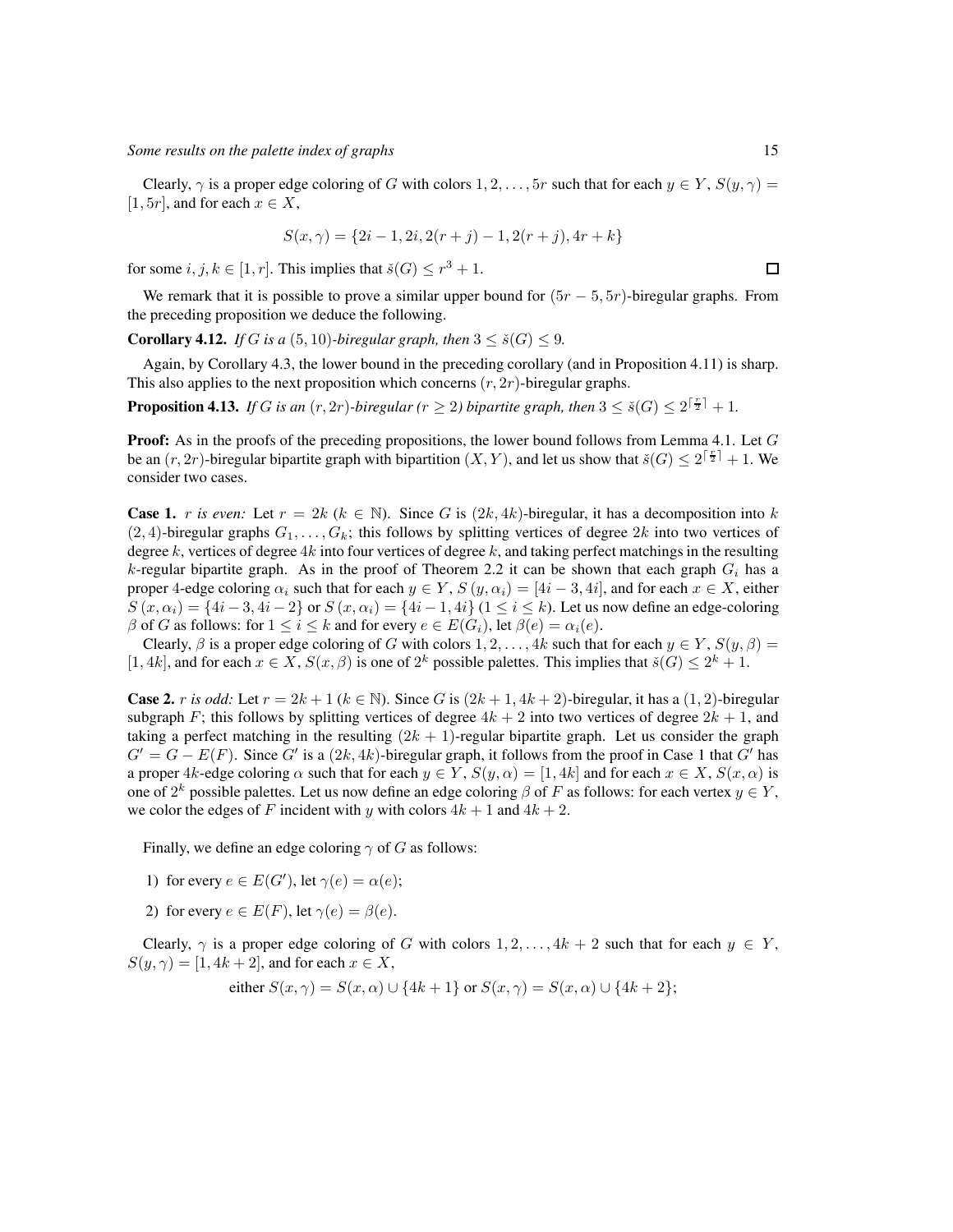thus there are at most  $2^{k+1}$  possible choices for the palette  $S(x, \gamma)$ . This implies that  $\check{s}(G) \leq 2^{k+1}$  + 1.  $\Box$ 

Corollary 4.14. *Let* G *be a bipartite graph.*

- *(i)* If G is (6, 12)-biregular, then  $3 \leq \check{s}(G) \leq 9$ .
- *(ii) If G is a* (8, 16)*-biregular, then*  $3 \leq \check{s}(G) \leq 17$ *.*

Our final result for biregular graphs shows that a slightly weaker form of Conjecture 1.4 holds for (3, 5)-biregular graphs.

**Proposition 4.15.** *If* G *is a* (3, 5)*-biregular bipartite graph, then*  $5 \leq \check{s}(G) \leq 7$ *.* 

**Proof:** Let G be a  $(3, 5)$ -biregular bipartite graph with parts X and Y. Since G is  $(3, 5)$ -biregular, we have that  $|X| = 5k$  and  $|Y| = 3k$  for some positive integer k.

By Lemma 4.1, we obtain that  $\check{s}(G) \geq 3$ . Moreover, if  $\check{s}(G) = 3$ , then in a proper edge coloring attaining this value, vertices in X in G must have two distinct palettes. If  $\varphi$  is such a coloring, then the vertices of degree five all have the same palette under  $\varphi$ . This implies that  $\varphi$  is a proper 5-edge coloring, and so there is some color appearing at all vertices of degree three in G. However, this contradicts that  $\varphi$ is a proper 5-edge coloring. Hence,  $\check{s}(G) > 4$ .

Now assume that  $\check{s}(G) = 4$ . Using similar counting arguments as before, it follows that vertices in X must have at least two distinct palettes. Vertices in Y must also have at least two distinct palettes, because suppose there is only one palette  $\{1, 2, 3, 4, 5\}$  of size 5 and three palettes of size 3; then, since there are three palettes of size 3 and no color can appear in all these three palettes, there is exactly one color, say 1, that appears in exactly one palette of size 3, say  $\{1, 2, 3\}$ ; the remaining palettes of size three are then  $\{2, 4, 5\}$  and  $\{3, 4, 5\}$ . Now, since  $|X| = 5k$  and  $|Y| = 3k$ , we have that the number of vertices in X with the palette  $\{1, 2, 3\}$  is 3k. But then colors 4 and 5 appear at all 3k vertices of Y but only at 2k vertices in  $X$ , a contradiction. Hence, the vertices in Y have at least two distinct palettes, and so, there are exactly two palettes of vertices in  $X$  and two palettes of vertices in  $Y$ .

Now, if the two distinct palettes of vertices in  $X$  are not disjoint, then at most 5 colors are used in a proper edge coloring of G with a minimum number of palettes, which contradicts that two distinct palettes appear at vertices in Y. Thus there is a proper edge coloring  $\varphi$  with 4 distinct palettes, and where the two palettes of vertices in X are disjoint, say  $\{1, 2, 3\}$  and  $\{4, 5, 6\}$ . Now, since exactly 6 colors are used in  $\varphi$ , and since only two distinct palettes appear at vertices of Y, some color appears at all vertices of Y, say color 1. This implies that the number of vertices in X with the palette  $\{1, 2, 3\}$  is  $|Y| = 3k$ . However, some color in  $\{4, 5, 6\}$  must also appear at all vertices in Y, which implies that the number of vertices in X with the palette  $\{4, 5, 6\}$  is 3k, a contradiction because  $|X| = 5k$ . Hence  $\check{s}(G) \geq 5$ .

Let us now show that  $\check{s}(G) \leq 7$ . By Hall's matching theorem, G has a matching M that saturates all the vertices of degree 5. The graph  $G' = G - M$  is a bipartite graph with  $\Delta(G') = 4$ . As in the proof of Corollary 3.2, G' has a proper edge coloring  $\alpha$  with colors 1, 2, 3, 4 such that the vertices of degree 2 in  $G'$  have 2 possible palettes and the vertices of degree 3 in  $G'$  have 4 possible palettes.

We now define a proper edge coloring  $\beta$  of G as follows:

1) for every  $e \in E(G')$ , let  $\beta(e) = \alpha(e)$ ;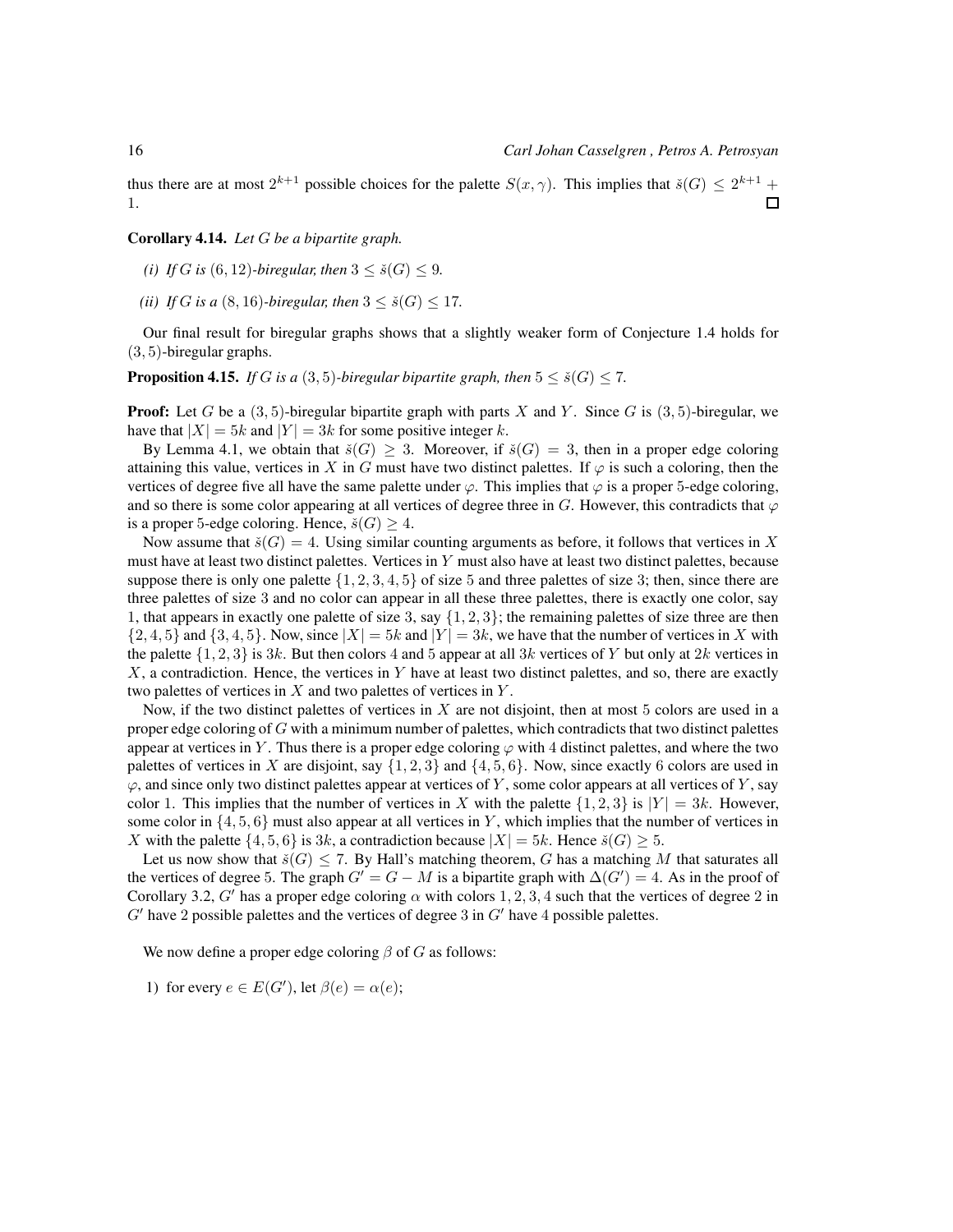2) for every  $e \in M$ , let  $\beta(e) = 5$ .

In the coloring  $\beta$  the vertices of degree 5 in G all have the same palette, the vertices of degree 3 in G that are covered by  $M$  have again 2 possible palettes and the rest of the vertices of degree 3 in  $G$  have  $4$ possible palettes. This implies that  $\check{s}(G) \leq 7$ .

We remark that the lower bound in the preceding proposition is sharp since  $\check{s}(K_{3,5}) = 5$ , as proved by Horňák and Hudák (2018).

## 5 Graphs with large palette index

For every graph G we clearly have  $\check{s}(G) \leq |V(G)|$ . In this section we shall characterize the graphs G with largest possible palette index in the sense that G satisfies  $\check{s}(G) = |V(G)|$ . Throughout this section we only consider graphs with no multiple edges.

Denote by  $\hat{K}_3^j$  the graph obtained from  $\hat{K}_3$  and  $K_{1,j}$  by identifying the central vertex of  $K_{1,j}$  with a vertex of  $K_3$ . Moreover, we denote by  $\hat{K}_3^{j+}$  the graph obtained from  $K_3$  and  $K_{1,j}$  by adding an edge between the central vertex of  $K_{1,j}$  and some vertex of  $K_3$ .

**Theorem 5.1.** If G is a graph with no isolated vertices, then  $\breve{s}(G) = |V(G)|$  if and only if G is isomorphic *to*  $K_3$ *,*  $K_{1,j}$  *with*  $j \geq 2$ *,*  $\hat{K}_3^{\overline{j}}$  *with*  $j \geq 1$ *, or one of*  $\hat{K}_3^{j+}$  *and*  $K_3 \cup K_{1,j}$  *with*  $j \geq 3$ *.* 

**Proof:** Sufficiency is straightforward, so let us prove necessity. Let G be a graph with  $\check{s}(G) = |V(G)|$ .

By the pigeonhole principle, there are at least two vertices in  $G$  that have equal degrees; let us first prove that any such pair of vertices have vertex degrees 1 or 2. Suppose that  $G$  contains two vertices  $u$ and  $v$  of equal degree greater than 2. It is straightforward to verify that there is a partial edge coloring of G such that an edge of G is colored if and only if it is incident with u or v, and such that u and v have the same palettes. However, any proper extension of such a partial edge coloring of  $G$  (not necessarily using a minimum number of colors) produces at most  $|V(G)| - 1$  distinct palettes. Thus if two vertices in G have equal degree, then they both have degree 1 or 2.

Let us first assume that there are two vertices u and v of degree 2 in  $G$ . Unless u and v are contained in a cycle of length 3, there is a similar partial edge coloring as in the preceding paragraph. Moreover, if three vertices of G have degree 2, and these vertices are not contained in a component isomorphic to  $K_3$ , then  $\check{s}(G) < |V(G)|$ . Hence, either G contains a component isomorphic to  $K_3$  or G contains two vertices of degree 2 that lie on a cycle of length three, and no other vertex of  $G$  has degree 2. Let  $F$  be the component of G containing u and v. We shall prove that if  $F \not\cong K_3$ , then  $F \cong \hat{K}_3^j$  or  $F \cong \hat{K}_3^{j+1}$ .

Suppose first that  $F$  does not contain any vertices of degree 1. Let  $w$  be a vertex of maximum degree in F and assume that  $\Delta(F) \geq 3$ . Now, since F has no more than one vertex of degree d for each  $d \in \{3, \ldots, \Delta(F)-1\}$ , the degree of w is at most  $2 + |\{3, \ldots, \Delta(F)-1\}| = \Delta(F) - 1$ , a contradiction. We conclude that if  $F \not\cong K_3$ , then F must contain some vertex of degree 1.

Assume, consequently, that  $F$  contains some vertex of degree 1. If two vertices of degree 1 in  $F$  have distinct neighbors, then there is a proper edge coloring of  $F$  where these two vertices have the same palette, contradicting that  $\check{s}(G) = |V(G)|$ . Hence, all vertices of degree 1 in F are adjacent to a fixed vertex y of F. Since F contains vertices of degree 1, and u and v both have degree 2,  $\Delta(F) \geq 3$ . Moreover, since all vertices of degree greater than 3 in  $F$  have distinct degrees, there is a unique vertex w of maximum degree  $\Delta(F)$  in F. Furthermore, it follows from the same argument that w is adjacent to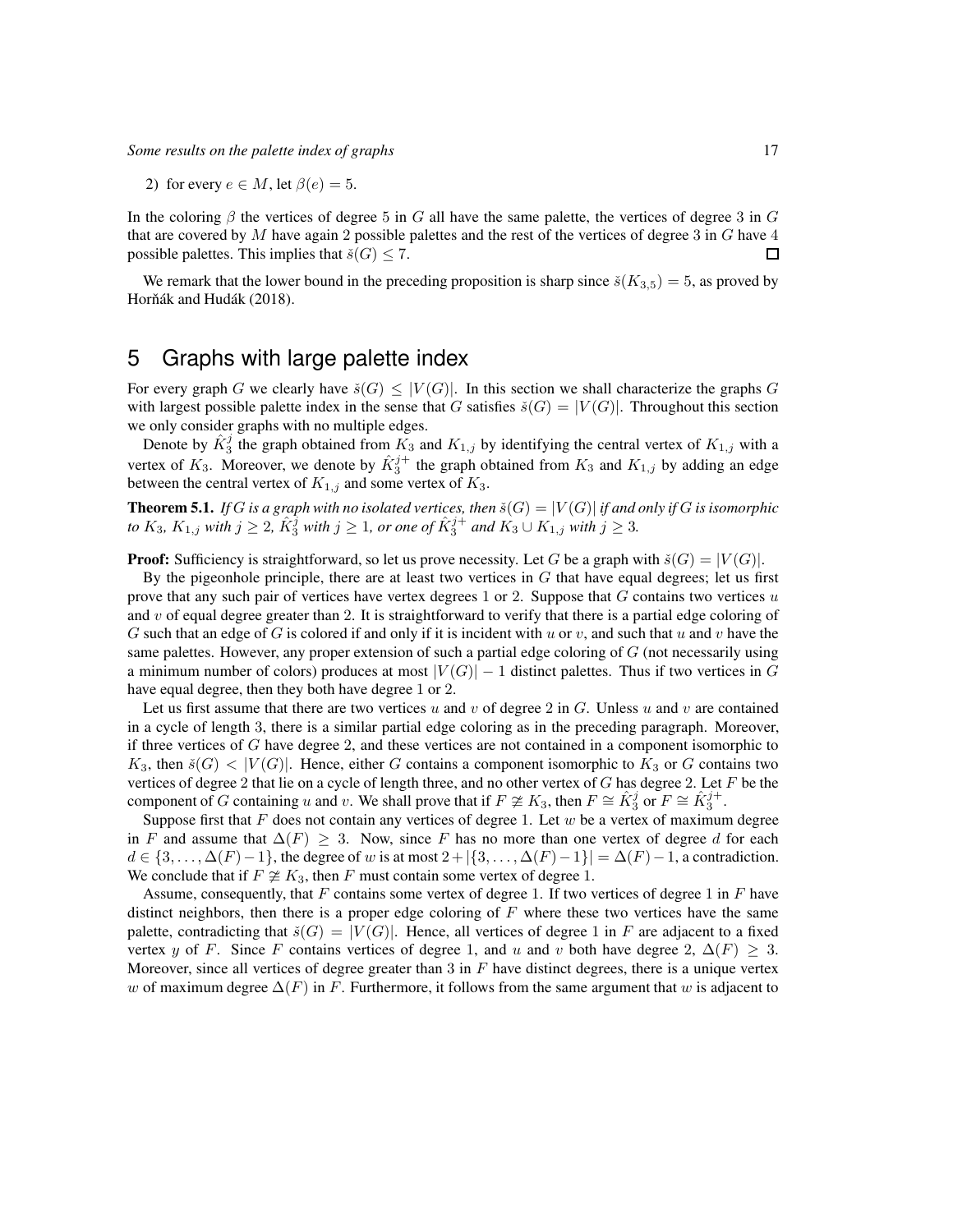some vertex of degree 1 in  $F$ . Thus, all vertices of degree 1 in  $F$  are adjacent to  $w$ . If all vertex degrees in F are in the set  $\{1, 2, \Delta(F)\}\$ , then  $G \cong \hat{K}_3^j$ .

Suppose that there is some vertex x of degree k,  $3 < k < \Delta(F)$  in F. Without loss of generality, we assume that x has second largest degree in F. Since all vertices of degree 1 in F are adjacent to  $w, x$ must be adjacent to u, v, w and exactly  $k - 3 \ge 1$  vertices of distinct degrees in the set  $\{3, \ldots, k - 1\}$ . Therefore, x is adjacent to a vertex y of degree  $k - 1$ . However, y can be adjacent only to vertices of degrees in the set  $\{3, \ldots, k-2\} \cup \{k, \Delta(F)\}\)$ , so that its degree is at most  $k-2$ , a contradiction. We conclude that there is no vertex of degree greater than  $3$  in  $F$  except for  $w$ . Moreover, if all vertex degrees of F are in the set  $\{1, 2, 3, \Delta(F)\}\$ , where  $\Delta(F) > 3$ , then  $F \cong \hat{K}_3^{j+}$ , because all vertices of degree 1 in  $F$  are adjacent to  $w$ .

We conclude that u and v must lie in a component F of G that is isomorphic to  $K_3$ ,  $\hat{K}_3^j$  or  $\hat{K}_3^{j+}$ .

Suppose that G has more than one component, and let H be a component of  $G-V(F)$ . Now, since the palette index of G is  $|V(G)|$ , H does not contain any vertex of degree 2. Thus any two vertices of equal degree in  $H$  have degree 1. Moreover, by the pigeonhole principle at least two vertices of  $H$  have equal degree, and it is easy to see that if two vertices x and y of degree 1 in  $H$  are not adjacent to the same vertex, then  $\check{s}(G) < |V(G)|$ . We conclude that there are at least two vertices of degree one in H that are adjacent to the same vertex in H (unless H consists of a single edge). Since all other vertex degrees in H are different, all vertices of degree 1 in  $H$  are adjacent to the vertex of maximum degree in  $H$ . Moreover, it follows, as in the preceding paragraph, that the only vertex degrees in H are  $\Delta(H)$  and 1; and so, H is isomorphic to a star.

Now, if there are vertices of degree 1 in different components of G, then clearly  $\check{s}(G) < |V(G)|$ . Thus, if  $G - V(F)$  is non-empty, then  $F \cong K_3$  and  $G - V(F)$  is a star.

We conclude that G is isomorphic to  $K_3$ ,  $\hat{K}_3^j$ ,  $\hat{K}_3^{j+}$  or to the disjoint union of  $K_3$  and a star.

The case when there are no two vertices of degree 2 in  $G$ , can be dealt with similarly by first deducing that two vertices in  $G$  have degree 1, and, as before, all such vertices of  $G$  are adjacent to the vertex of maximum degree in  $G$ . By proceeding as above it is now easy to prove that the only vertex degrees in  $G$ are 1 and  $\Delta(G)$ , and that G must be connected. Hence, G is isomorphic to a star. 口

Although the preceding theorem only holds for graphs with no isolated vertices, we note that if  $G$  is a graph with no isolated vertices and  $\check{s}(G) = |V(G)|$ , then  $\check{s}(G \cup K_1) = |V(G \cup K_1)|$ .

Consider a non-regular graph G which is the union of two regular edge-disjoint Class 1 graphs  $H_1$  and  $H_2$  satisfying that  $V(H_1) \subseteq V(H_2)$ . Since both  $H_1$  and  $H_2$  are Class 1 and G is non-regular, we have that  $\check{s}(G) = 2$ . It is not difficult to see that the converse holds as well. Indeed, assume that G is a graph with  $\check{s}(G) = 2$ , and let  $\phi$  be a proper edge coloring of G attaining this minimum.

It follows from a result of Horňák et al. (2014) that  $G$  is not regular, and thus exactly two different vertex degrees appear in G;  $d_1$  and  $d_2$ , say, where  $d_1 > d_2$ . For  $i = 1, 2$ , let  $C_i(\phi)$  be the set of all colors appearing on edges incident with vertices of degree  $d_i$  under  $\phi$ . If  $C_2(\phi) \nsubseteq C_1(\phi)$ , then there is some color  $j \in C_2(\phi)$  which does not appear at any vertex of degree  $d_1$  in G, and since  $|C_1(\phi)| > |C_2(\phi)|$ , there is some color  $k$  which does not appear on any edge incident with a vertex of degree  $d_2$ . Hence, by recoloring all edges with color j by color k, we obtain, from  $\phi$ , a proper edge coloring  $\phi'$  of G with two distinct palettes, and such that

$$
|C_2(\phi') \setminus C_1(\phi')| < |C_2(\phi) \setminus C_1(\phi)|.
$$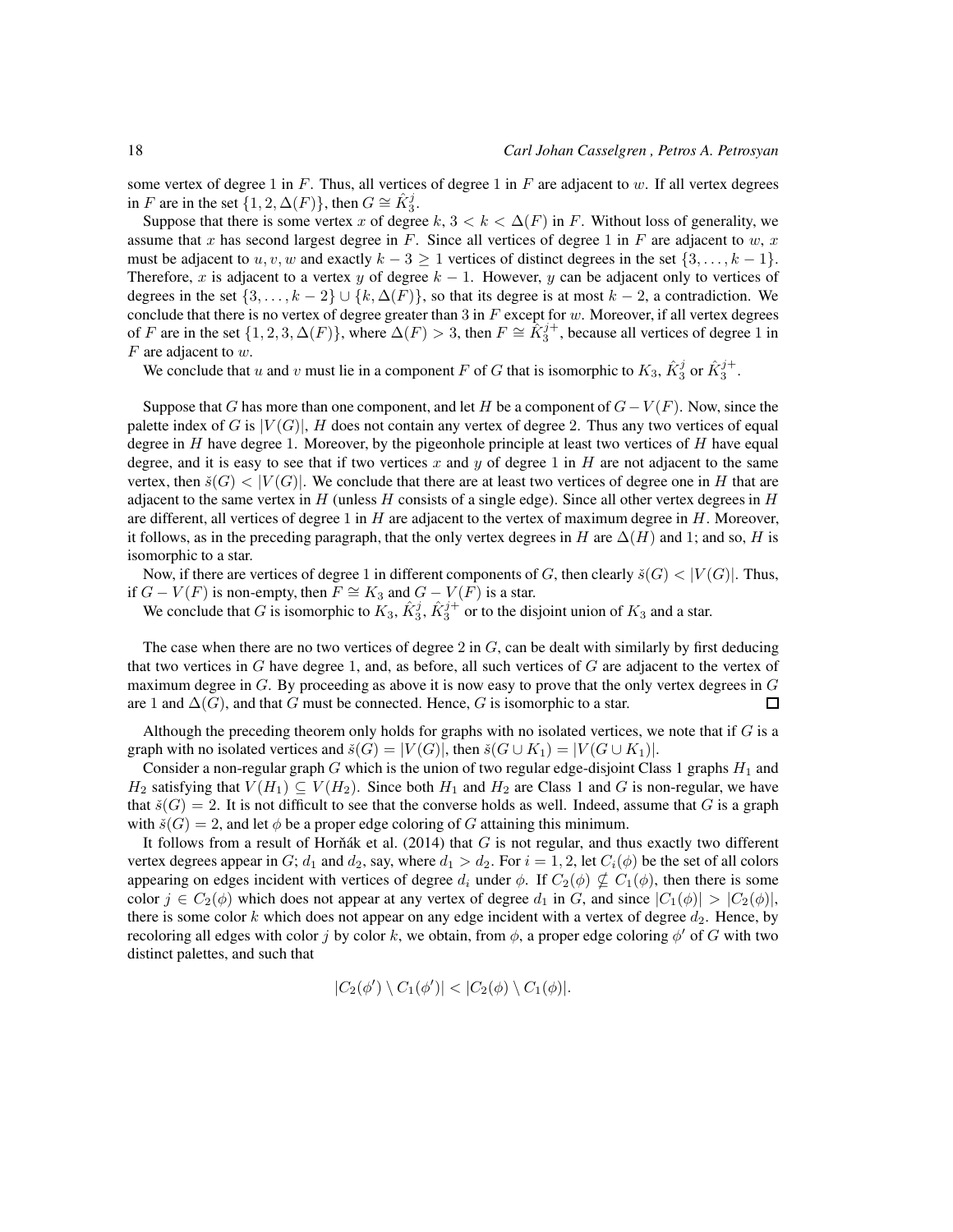We conclude that we may assume that  $C_2(\phi) \subseteq C_1(\phi)$ . Now, let  $H_1$  be the edge-induced subgraph of G induced by all edges with colors in  $C_1(\phi) \setminus C_2(\phi)$ , and let  $H_2$  be the edge-induced subgraph of G induced by all edges with colors in  $C_2(\phi)$ . The graph  $H_1$  is a regular Class 1 graph and the graph  $H_2$  is a regular Class 1 graph. Moreover, since  $C_2(\phi) \subseteq C_1(\phi)$ ,  $V(H_1) \subseteq V(H_2)$ . We have thus proved the following.

**Proposition 5.2.** *If* G is a graph, then  $\breve{s}(G) = 2$  *if and only if* G *is a non-regular graph which is the union of two regular edge-disjoint Class 1 graphs*  $H_1$  *and*  $H_2$ *, satisfying that*  $V(H_1) \subseteq V(H_2)$ *.* 

A partial characterization of graphs with palette index 3 was obtained in Bonvicini and Mazzuoccolo (2016). We would like to pose the following question.

**Problem 5.3.** *Is it possible to characterize graphs G satisfying that*  $\check{s}(G) = |V(G)| - 1$ ?

#### Acknowledgements

The authors would like to thank the referees for helpful comments and suggestions, particularly for pointing out an argument which simplified the proof of Theorem 3.6. The second author would like to thank Hrant Khachatrian for helpful comments and remarks.

### References

- A. S. Asratian and C. J. Casselgren. On interval edge colorings of  $(\alpha, \beta)$ -biregular bipartite graphs. *Discrete Math.*, 307(15):1951–1956, 2007. ISSN 0012-365X. doi: 10.1016/j.disc.2006.11.001. URL https://doi.org/10.1016/j.disc.2006.11.001.
- A. S. Asratian, C. J. Casselgren, and P. A. Petrosyan. Cyclic deficiency of graphs. *Discrete Applied Mathematics*, (in press), 2018a.
- A. S. Asratian, C. J. Casselgren, and P. A. Petrosyan. Some results on cyclic interval edge colorings of graphs. *J. Graph Theory*, 87(2):239–252, 2018b. ISSN 0364-9024. doi: 10.1002/jgt.22154. URL https://doi.org/10.1002/jgt.22154.
- M. Avesani, A. Bonisoli, and G. Mazzuoccolo. A family of multigraphs with large palette index, 2018.
- A. Bonisoli, S. Bonvicini, and G. Mazzuoccolo. On the palette index of a graph: the case of trees. In *Selected topics in graph theory and its applications*, volume 14 of *Lect. Notes Semin. Interdiscip. Mat.*, pages 49–55. Semin. Interdiscip. Mat. (S.I.M.), Potenza, 2017.
- S. Bonvicini and G. Mazzuoccolo. Edge-colorings of 4-regular graphs with the minimum number of palettes. *Graphs Combin.*, 32(4):1293–1311, 2016. ISSN 0911-0119. doi: 10.1007/ s00373-015-1658-7. URL https://doi.org/10.1007/s00373-015-1658-7.
- C. J. Casselgren and B. Toft. On interval edge colorings of biregular bipartite graphs with small vertex degrees. *J. Graph Theory*, 80(2):83–97, 2015. ISSN 0364-9024. doi: 10.1002/jgt.21841. URL https://doi.org/10.1002/jgt.21841.
- C. J. Casselgren, H. H. Khachatrian, and P. A. Petrosyan. Some bounds on the number of colors in interval and cyclic interval edge colorings of graphs. *Discrete Math.*, 341(3):627–637, 2018. ISSN 0012-365X. doi: 10.1016/j.disc.2017.11.001. URL https://doi.org/10.1016/j.disc.2017.11.001.